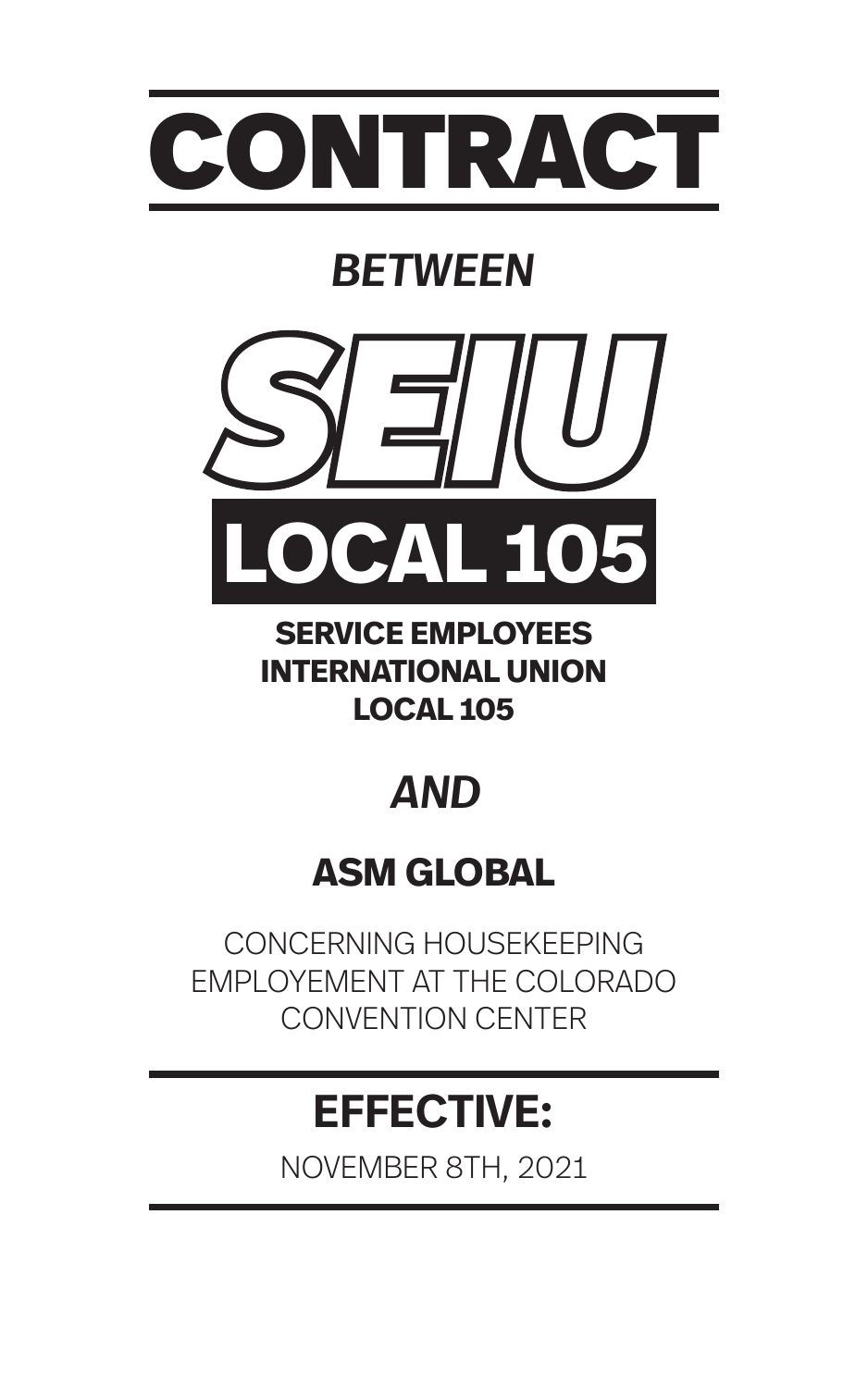# **TABLE OF CONTENTS**

| <b>PREAMBLE</b>                                                   | $\mathbf{1}$   |
|-------------------------------------------------------------------|----------------|
| <b>ARTICLE 1</b> - Recognition                                    | $\sqrt{2}$     |
| <b>ARTICLE 2</b> - Jurisdiction                                   | $\overline{2}$ |
| <b>ARTICLE 3</b> - Non-Discrimination                             | $\overline{2}$ |
| <b>ARTICLE 4</b> - Union Membership                               | $\overline{3}$ |
| <b>ARTICLE 5</b> - Union Dues, Initiation Fees And Cope Check-Off | $\overline{4}$ |
| <b>ARTICLE 6</b> - Hours Worked Outside The Bargaining Unit       | 6              |
| <b>ARTICLE 7 - Classification Of Employees</b>                    | 6              |
| <b>ARTICLE 8</b> - Seniority                                      | $\tau$         |
| <b>ARTICLE 9</b> - Safety And Health                              | 9              |
| <b>ARTICLE 10 - Hours Of Work</b>                                 | 12             |
| <b>ARTICLE 11 - Work Schedules</b>                                | 13             |
| <b>ARTICLE 12 - New Hires And Employee Information</b>            | 15             |
| <b>ARTICLE 13</b> - Call In And Reporting Pay                     | 16             |
| <b>ARTICLE 14 - Time Off</b>                                      | 16             |
| <b>ARTICLE 15 - Holidays And Holiday Pay</b>                      | 22             |
| <b>ARTICLE 16</b> - Health And Welfare                            | 23             |
| <b>ARTICLE 17 - Retirement</b>                                    | 24             |
| <b>ARTICLE 18</b> - Immediate Family Members (Nepotism)           | 24             |
| <b>ARTICLE 19</b> - Grievance                                     | 25             |
| <b>ARTICLE 20</b> - Arbitration                                   | 27             |
| <b>ARTICLE 21</b> - No Strike And No Lock-Out                     | 28             |
| <b>ARTICLE 22 - Union Representation</b>                          | 29             |
| <b>ARTICLE 23 - Bulletin Board</b>                                | 31             |
| <b>ARTICLE 24</b> - Working Conditions And Job Expense            | 31             |
| <b>ARTICLE 25</b> - Savings Clause                                | 33             |
| <b>ARTICLE 26</b> - Wages And Shift Differential                  | 34             |
| <b>ARTICLE 27 - Management Rights</b>                             | 35             |
| <b>ARTICLE 28</b> - Miscellaneous                                 | 36             |
| <b>ARTICLE 29</b> - Term Of The Agreement                         | 39             |
| <b>ARTICLE 30</b> - Original Agreement                            | 39             |
| <b>MEMORANDUM OF UNDERSTANDING</b>                                | 40             |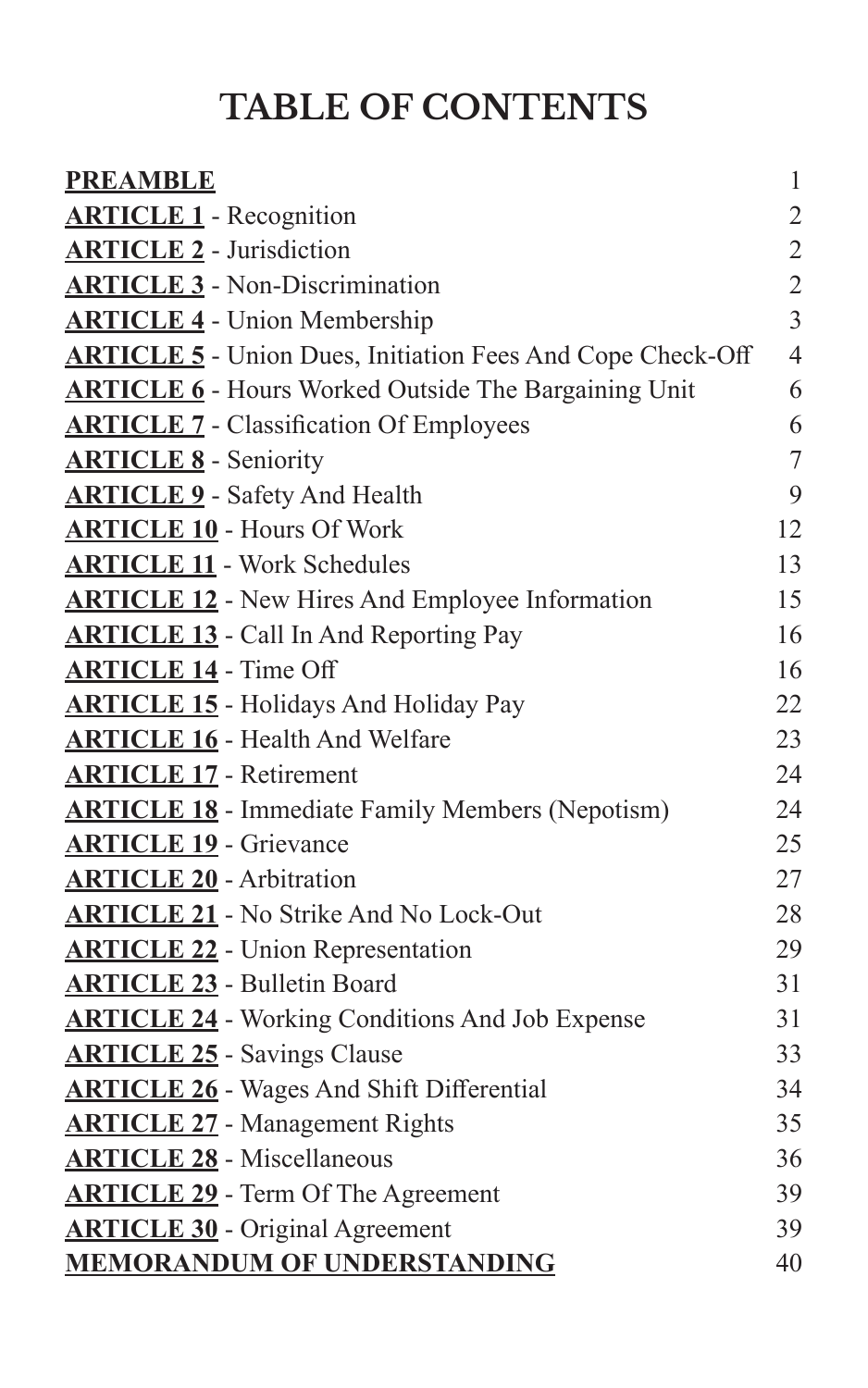# **PREAMBLE**

AGREEMENT: This agreement made and entered into this 8th day of November, 2021 at Denver, Colorado by and between ASM Global (hereinafter referred to as the "Company") and the Service Employees International Union, Local No. 105 CTW, CLC, (hereinafter referred to as the "Union") effective November 8th, 2021.

WHEREAS, the Employer is in the business of providing personnel to and assisting the City and County of Denver, Colorado (the "City") in managing and operating the Colorado Convention Center, located in the City (all such "facilities" and any additional facilities which from time to time may be added, collectively, and are peculiar to the Colorado Convention Center locale, are referred to as the "Center") pursuant to the Agreement between the Employer and the City, dated as of November 18, 2008 (the "Management Agreement"); and

WHEREAS, the parties hereto desire to establish terms and conditions upon which members of the Union shall work for the Company; and for the Company and the Union to be treated respectively by each other considered party with respect and dignity; and

WHEREAS, the parties hereto desire to come to a good faith agreement on the part of both the Company and the Union that will guarantee the prompt and faithful performance by the Company and the Union of all obligations imposed by the terms of this Agreement;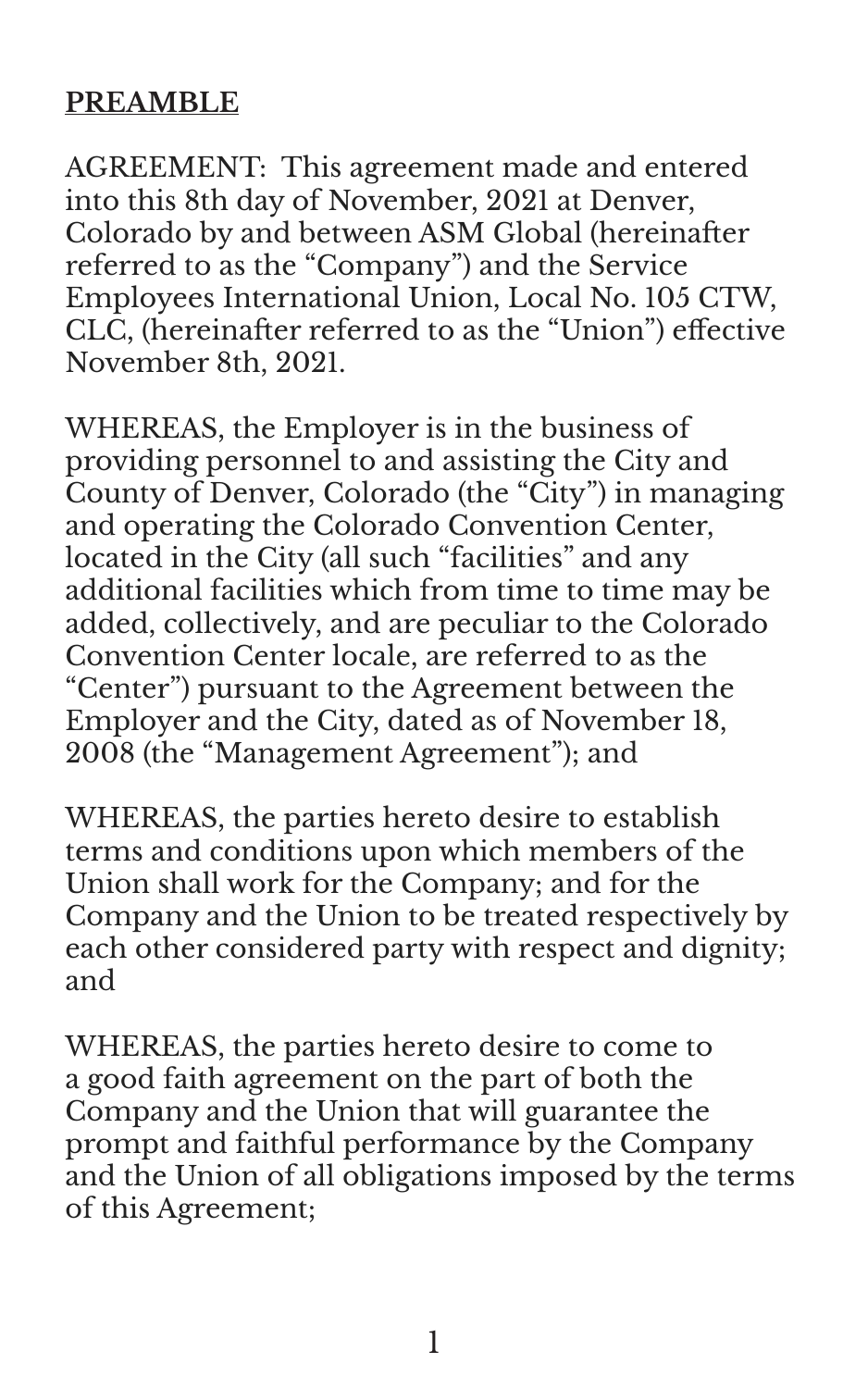NOW THEREFORE, in consideration of the mutual promises contained herein, the Company and the Union agree as follows:

# **ARTICLE 1 - RECOGNITION**

- 1.1 The Company hereby recognizes the Union as the sole collective bargaining representative for all employees of the Company coming under the jurisdiction of the Union, within the terms and conditions outlined in this Agreement.
- 1.2 No individual employment contracts for janitorial services shall be entered into for employees covered by this Agreement.

# **ARTICLE 2 - JURISDICTION**

2.1 The Company hereby recognizes the jurisdiction of the Union to include only the janitorial work performed in the housekeeping department, and those employees who are classified by the Company as housekeepers, and who are employed to perform janitorial services for the Company, while such employees are engaged in the performance of janitorial services.

# **ARTICLE 3 - NON-DISCRIMINATION**

3.1 No employee covered by this Agreement shall be discriminated against because of membership in, or legal activities on behalf of, the Union. The Company reaffirms its position to be in compliance with applicable federal and state governmental regulations regarding non-discrimination.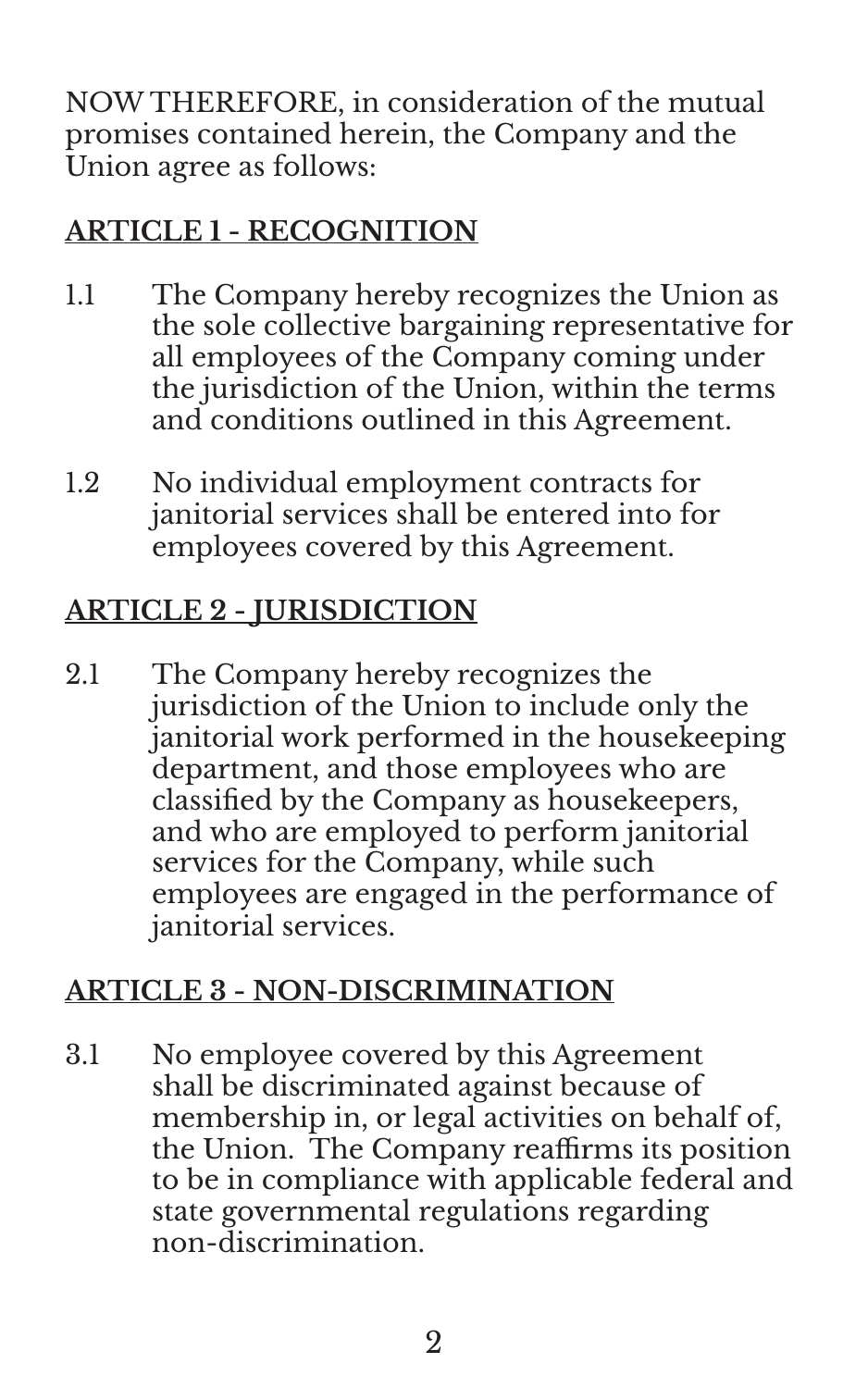3.2 The Company shall not discriminate for or against any employee covered by this Agreement based upon race, color, religion, creed, age, sex, sexual orientation, genetic information, gender identity, gender expression, disability, national origin, ancestry, citizenship, veteran status, or any other protected class. The Company reaffirms its position to be in compliance with applicable federal and state governmental regulations regarding non-discrimination.

#### **ARTICLE 4 - UNION MEMBERSHIP**

- 4.1 Membership in good standing in the Union not later than the thirty-first (31st) day following the effective date of this Agreement, or the thirtyfirst (31st) day after employment with ASM Global, whichever is later, shall be a condition of employment for employees covered by this Agreement. Membership in good standing in the Union is defined as an employee's initiation fee paid to the Union and all employee dues current and paid to the Union. The Company shall remain neutral as to the employee's option to be a core-fee payer.
- 4.2 The Company agrees to allow the Union a fifteen (15) minute orientation period for each new employee covered by this Agreement at least thirty-one (31) days, but no later than ninety (90) days after the new employee begins employment with ASM Global. The Union agrees to schedule the orientation at such a time so that the orientation does not interfere or infringe on client activities in the facilities. The Company shall notify the Union in writing of all new hires within fourteen (14) days of the employees start date.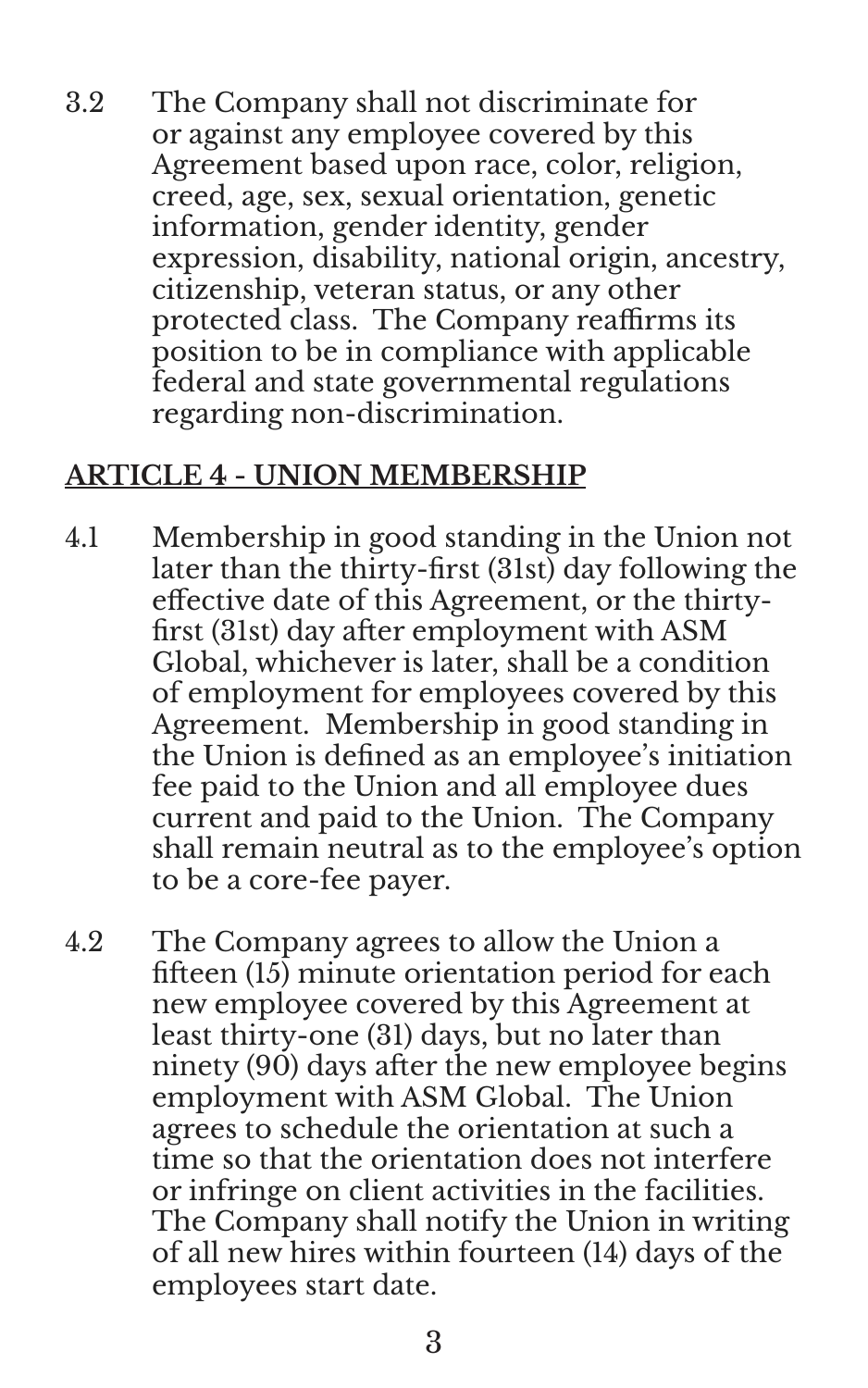- 4.3 The Company shall notify the Union as soon as an offer of acceptance by a new hire is received via an electronic list of such new hires to the Union.
- 4.4 The Union may hold annually a one-hour training/discussion session to familiarize the employees with the terms of this Agreement and discuss other labor relations issues. Such training shall occur off-site and not on Company premises.

#### **ARTICLE 5 - UNION DUES, INITIATION FEES AND COPE CHECK-OFF**

- 5.1 The Company agrees to check-off for the payment of Union dues, Union initiation fees, Union's Committee on Political Education (COPE), and to deduct such payments from the wages of all employees and to remit same to the Union in accordance with the method set forth below.
- 5.2 The Union shall provide to the Company the employee consent forms necessary for the deduction of any monies from employee checks. The Company shall not be obligated for any employee deductions without a signed consent form from the employee on file with the Company's Human Resources Office. The employee consent form will be presented to the employee at the time of hire.
- 5.3 The regular dues for Union members are deducted on each pay period as a percentage of straight time (not overtime). For an employee becoming a Union member on the 31st day of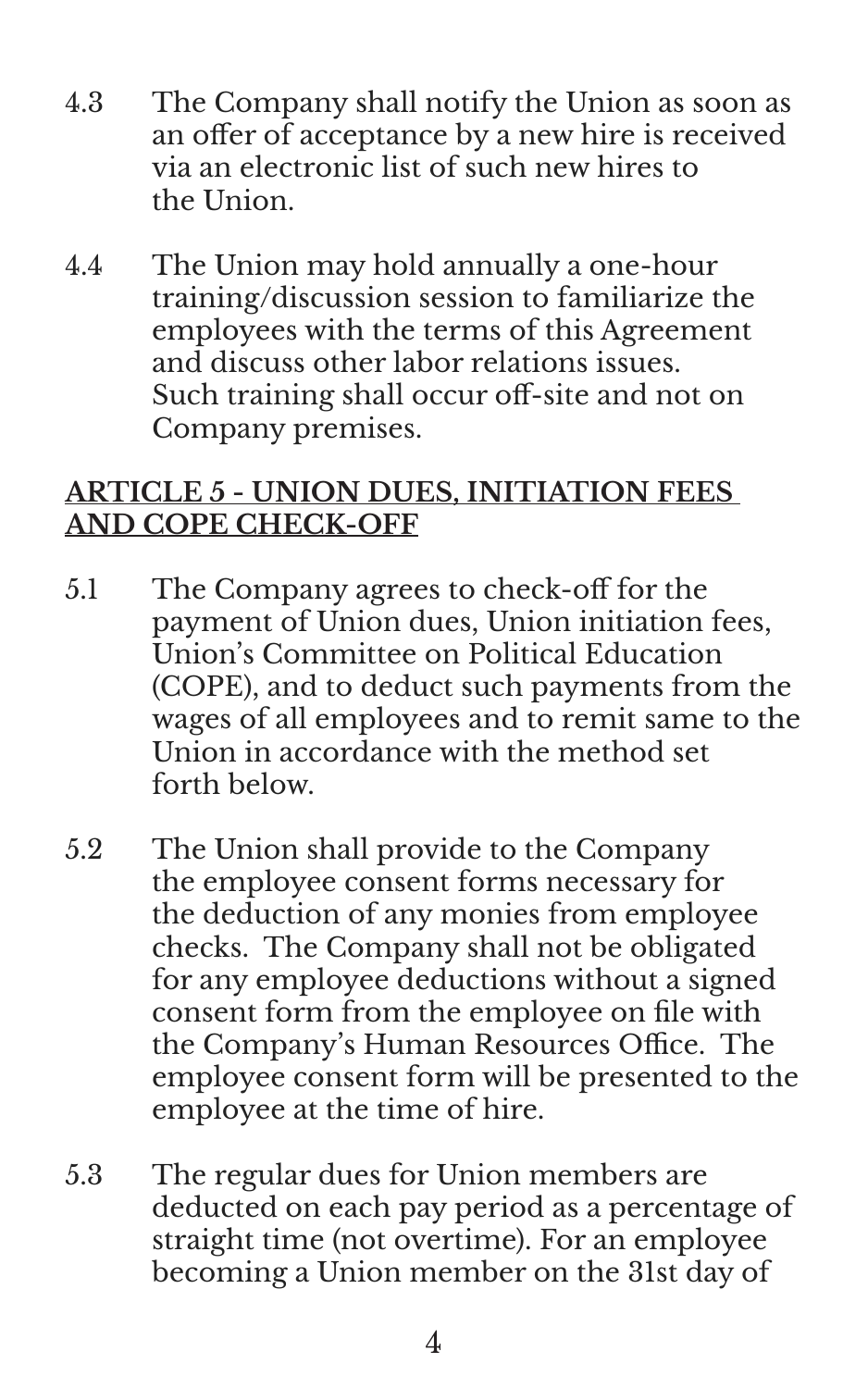employment, the initiation fee will be deducted from the first two paychecks on the succeeding paydays.

- 5.4 All sums deducted for dues and initiation fees shall be remitted to the Union, no later than thirty (30) days after such deductions are made together with a list submitted electronically in a mutually agreeable database format specifying the following:
	- 1. For each employee for whom dues/initiation deductions are made, the employee's name, address, phone number, mobile number, email address, date of hire, rate of pay, hours of work, date of birth, gender, amount of said deduction(s) and the last 4 digits of the employee's social security number.
	- 2. The amount and type of deduction for each employee.
	- 3. The gross, regular pay for the applicable period.
	- 4. An application for membership for all employees whose names are listed on the check-off for the first time during that month to be sent electronically, by fax, or by regular mail.
- 5.5 Refunds of Union dues, Union initiation fees, and COPE check-offs shall be the sole responsibility of the Union.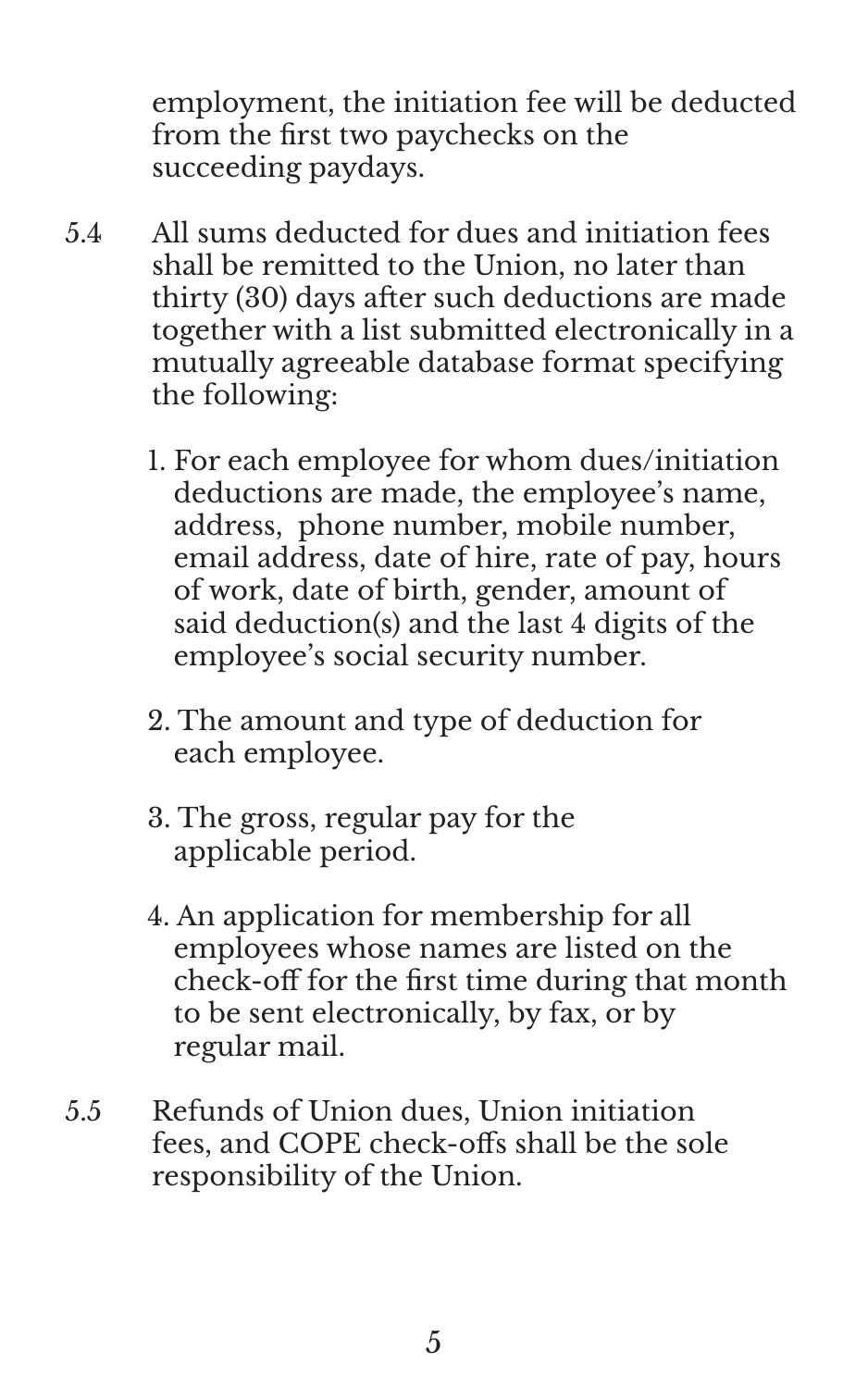5.6 The Union agrees to hold harmless and indemnify, and shall hold harmless and indemnify, the Company for any actions, claims, suits, or other activity, related to and arising out of the Company's withholding and payment to the Union of Union dues, Union initiation fees, and Cope check-offs, including attorney's fees, and any and all other associated and/or related costs.

#### **ARTICLE 6 - HOURS WORKED OUTSIDE THE BARGAINING UNIT**

6.1 At the sole discretion of the Company, the Company may call upon employees to perform other tasks and duties in the Colorado Convention Center. Such work shall neither establish the employees' or the Union's precedence over such tasks and duties, nor expand the jurisdiction of this Agreement.

#### **ARTICLE 7 - CLASSIFICATION OF EMPLOYEES**

- 7.1 There shall be two (2) classifications of employees.
	- 7.1.1 Probationary employee: During a new employee's probationary employment period, the employee will be designated as a probationary employee. Each new employee shall serve a probationary period of ninety (90) consecutive days during which time the employee may be discharged by the Company with or without cause. A probationary employee is not guaranteed any minimum hours of work. The employee shall not have recourse to the Grievance or Arbitration procedure, and shall receive no Company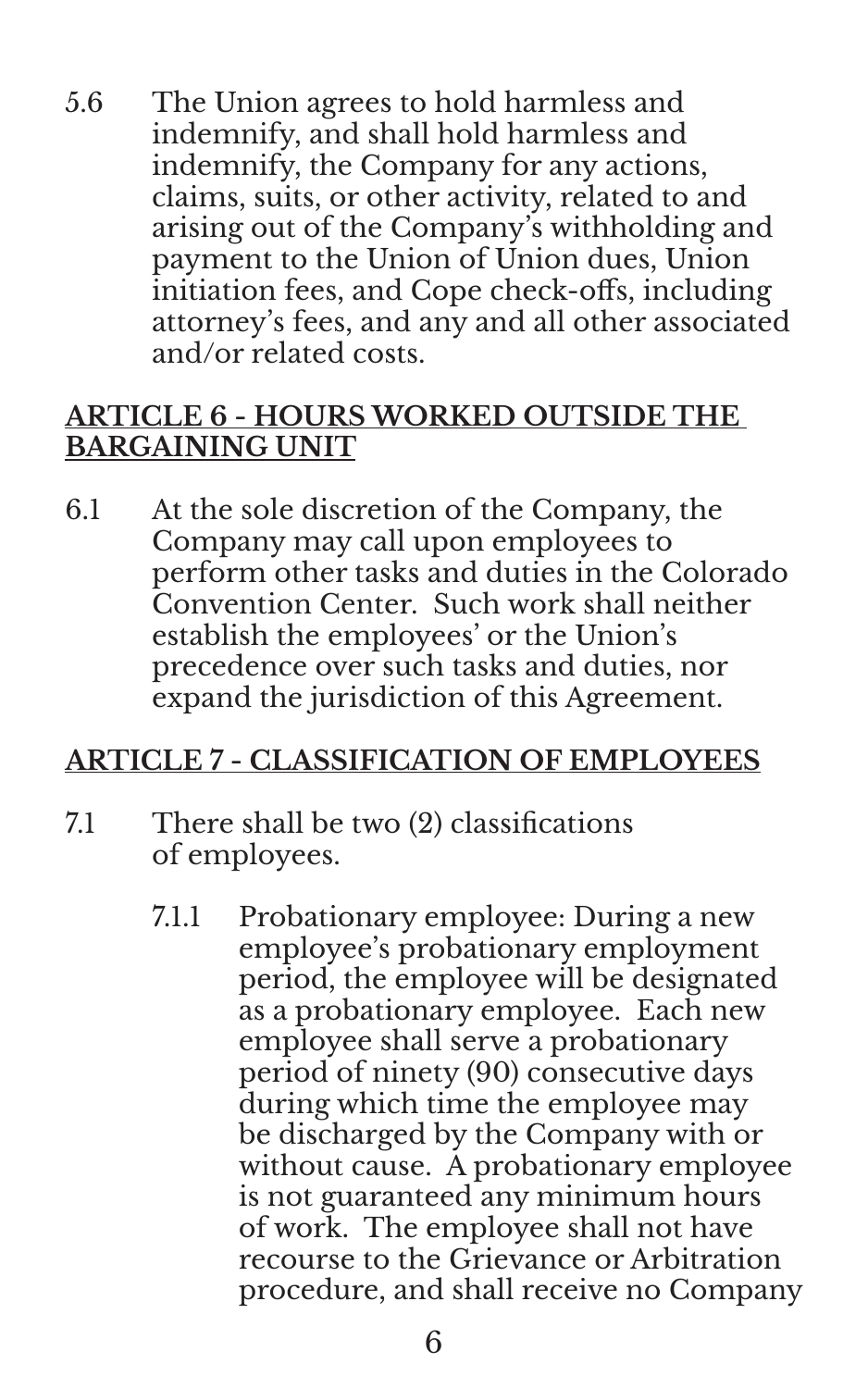benefits. The Company shall not be required to maintain any minimum number of probationary positions.

- 7.1.2 Full-time employee: A Full-time employee is guaranteed the offer of forty (40) hours of pay per week. A Full-time employee is eligible for benefits pursuant to Articles 14, 15, 16 and 17. The Company in its discretion based on event activity need agrees to bring the minimum number of active full-time positions to fifty (50) full-time positions no later than December 31, 2021. For 2022 and 2023 the Company will maintain at least fifty (50) full-time positions. If at any time during this Agreement the Union has reasonable belief that there has been a significant increase in the need for additional (fulltime) staff, it shall have the right to reopen this Article 7.1.2 for renegotiation concerning the minimum number of full-time positions, pursuant to Article 71.3.
- 7.1.3 Requests to reopen Article 7.1.2 for renegotiation must be submitted by the Union between October 1st and November 15th of any calendar year.

# **ARTICLE 8 - SENIORITY**

8.1 Seniority shall accumulate based upon continuous length of service to the Company. Continuous length of service shall be defined as an employee's uninterrupted service from the date of hire by the Company within the Housekeeping department.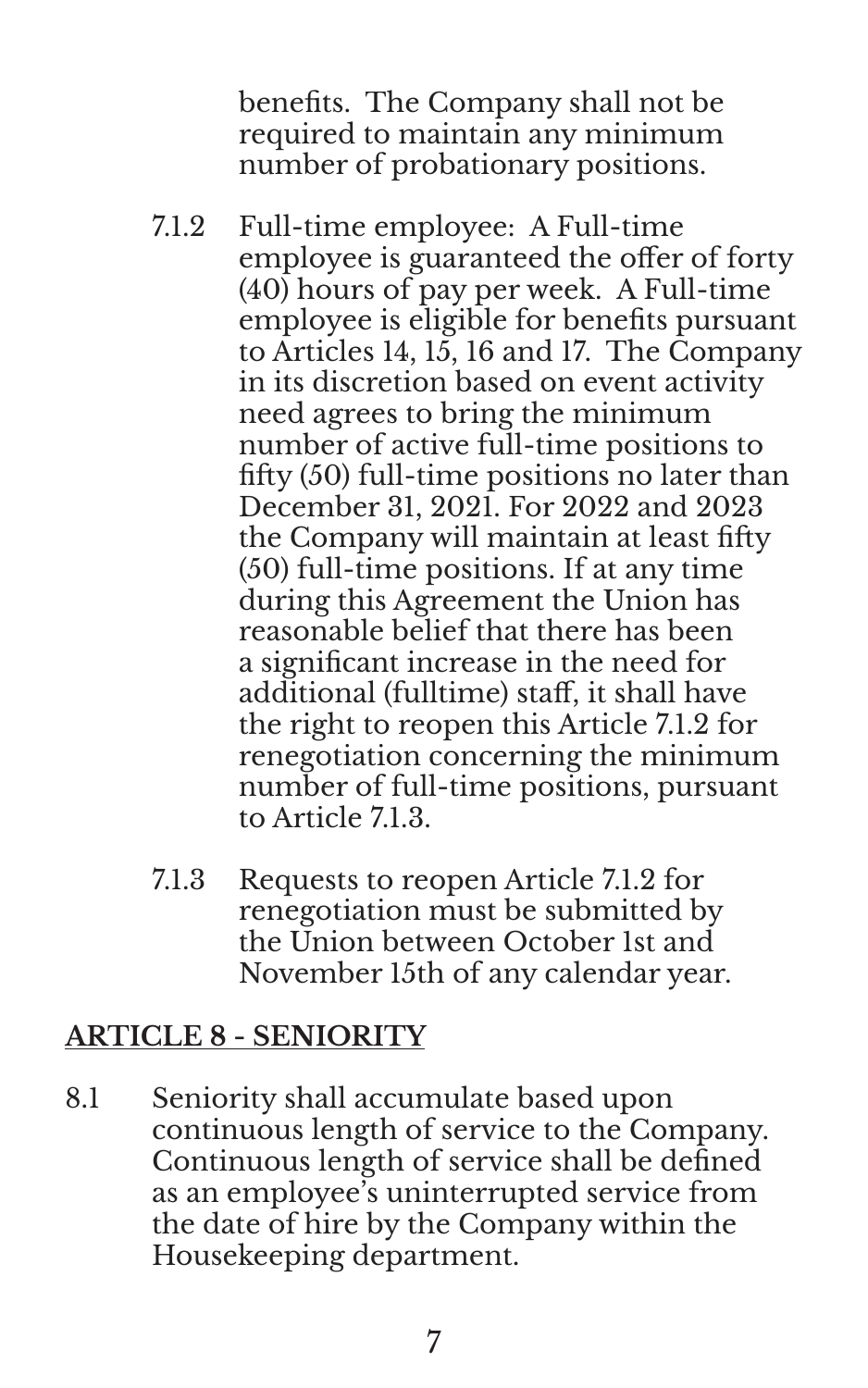- 8.2 The Company shall provide a seniority list each week as part of the schedule. Once per year, the Company shall post and forward to the Union representative the seniority list in chronological order based upon the date of hire or original seniority date, and list the actual seniority date for each employee.
- 8.3 Seniority shall be used for the purpose of assigning shifts, scheduled overtime, and workdays.
- 8.4 Layoffs. In the event of a layoff, the layoff shall be done in reverse order of seniority. Where practical to do so, the Company will provide thirty (30) days' notice, inclusive of weekends and holidays, of a workforce reduction. Employees laid off shall retain recall rights and seniority for a period of twelve (12) months. Recalls shall be in order of seniority.
- 8.5 Recalls. In recalling employees, the Company shall send a Certified, Return Receipt Requested, letter to the employee's last known mailing address, including the employee's name, the job available, and the date and time of reporting. It shall be the employee's responsibility to ensure that a current mailing address is on file with the Human Resources Office of the Company. Any employee who does not return a Certified, Return Receipt Requested response letter to the Human Resource Office of the Company within three (3) business days of the Company's return receipt evidencing delivery of the Company's certified letter shall be considered to have abandoned the rights of recall.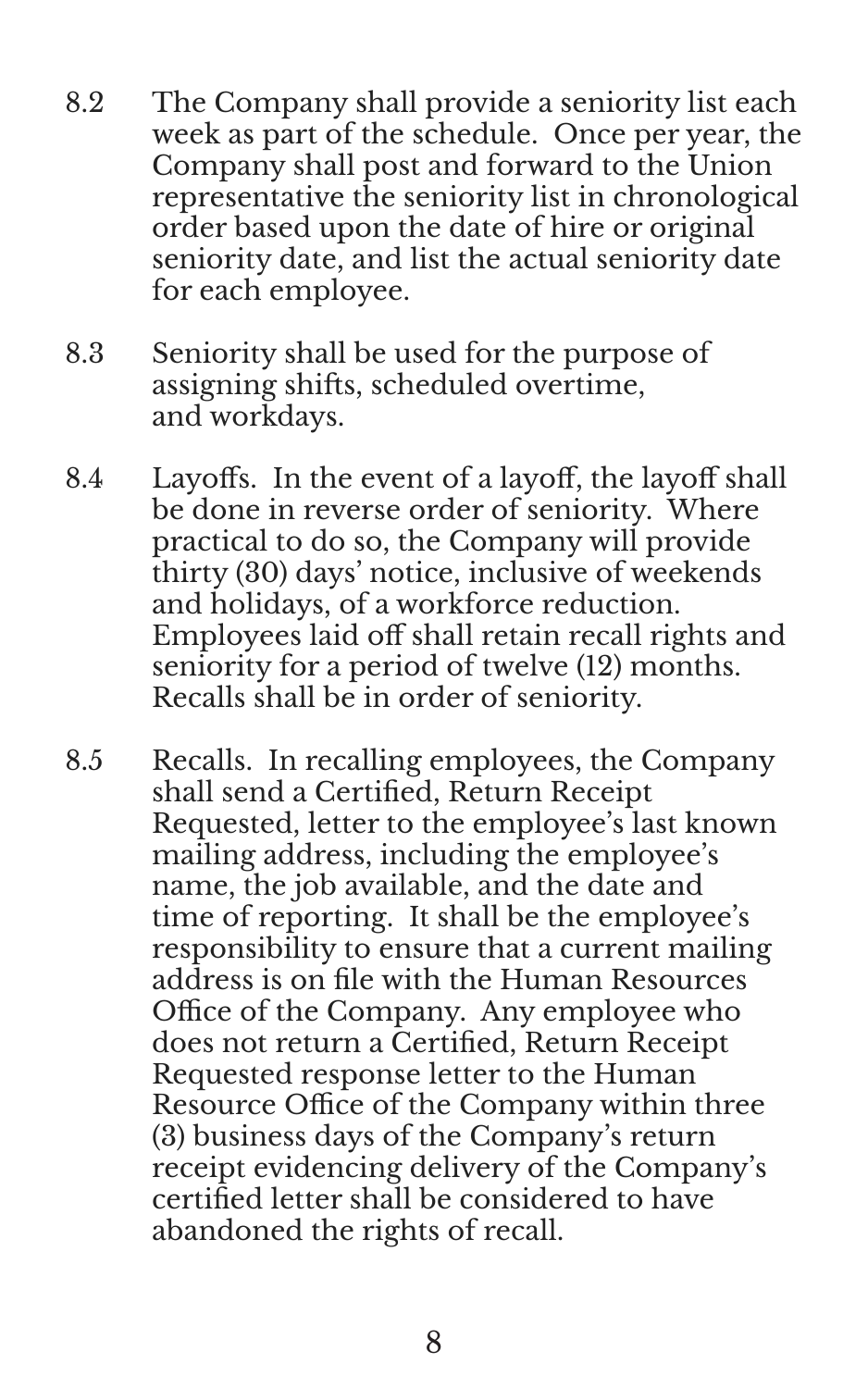- 8.6 An employee's seniority shall terminate upon any one of the following occurrences:
	- 1. Voluntary separation.
	- 2. Discharge for cause.
	- 3. Accepting a permanent position outside the bargaining unit.
	- 4. Accepting a management position.
	- 5. Failure to return from an authorized absence. Failure to return shall be established at the end of three (3) calendar days beyond the employee's scheduled date of return. In the case of a leave without pay, failure to return shall be construed at 6:30 a.m. on the day following the end date of the leave without pay.
	- 6. Lay-off in excess of twelve (12) months.

# **ARTICLE 9 - SAFETY AND HEALTH**

9.1 The Company reaffirms its position to be in compliance with applicable federal and state governmental regulations regarding health and safety in the workplace. It is specifically agreed that alleged violations of this Article 9.1 shall not be subject to the provisions of Article 20, Arbitration. The employer agrees to continue to make reasonable provisions for the safety and health of its employees at all workplace sites during the hours of employment.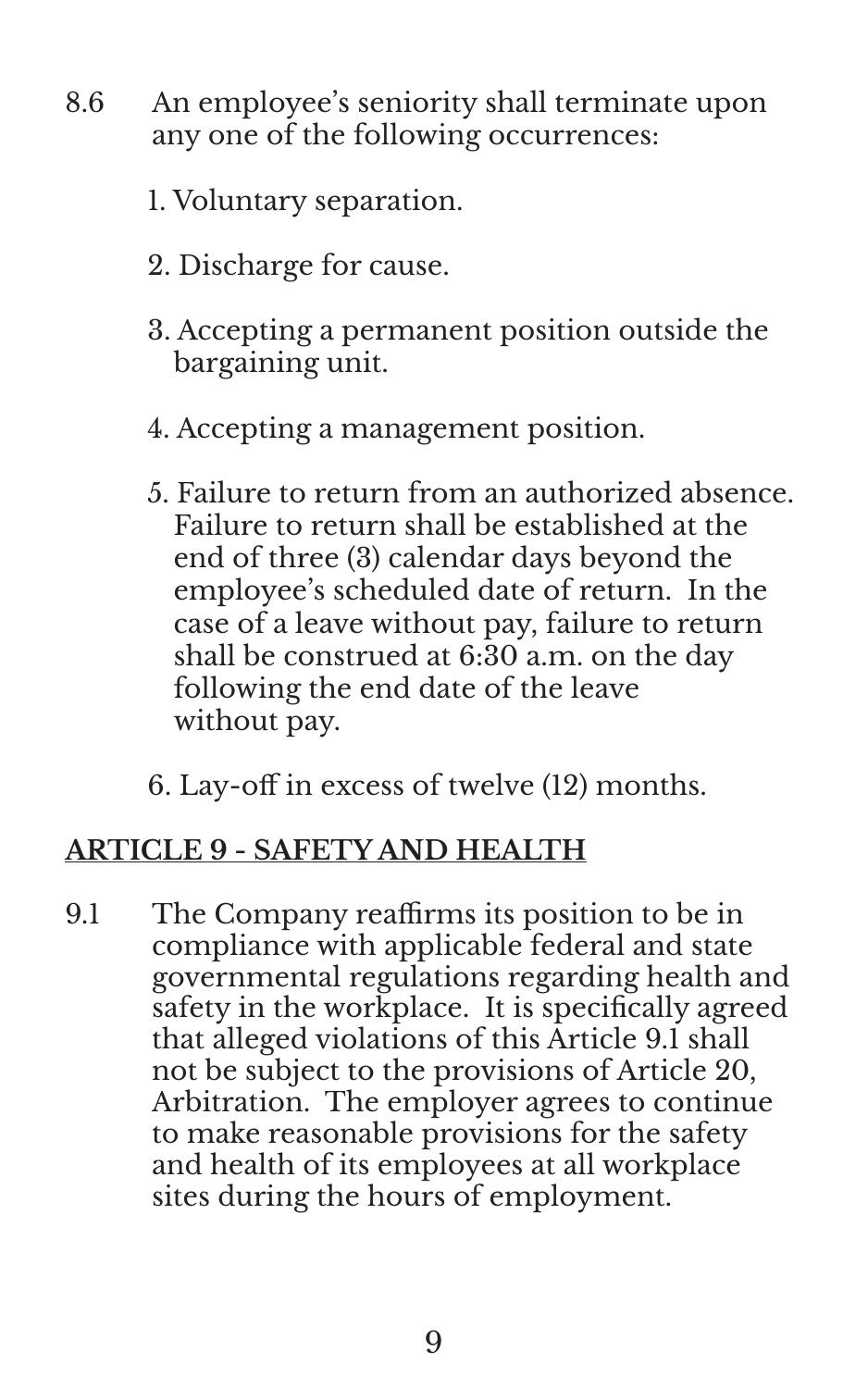- 9.2 The Company reaffirms its position to be in compliance with applicable federal and state governmental regulations regarding workers' compensation insurance. It is specifically agreed that alleged violations of this Article 9.2 shall not be subject to the provisions of Article 20, Arbitration. In the event of an injury to a bargaining unit member, the Company shall provide the employee with a copy of the injury report within seven (7) days from the date injury is reported to the Company.
- 9.3 No employee shall be disciplined for refusing to perform work that is determined to be unsafe or dangerous. When an employee is concerned that he is being asked to perform unsafe or dangerous work, he will consult with the supervisor and steward, who will investigate whether the employee has a reasonable right to refuse to do the work. If the supervisor agrees with the employee that the work is unsafe or dangerous, the employee will be assigned to alternate work, if such work is available. Timely conclusions as to the appropriateness of the work are of the essence; unreasonable delays in consultations shall not be acceptable. When the supervisor directs the employee to do the work, the employee will do the work forthwith. If the employee disagrees, he shall perform the work, and may thereafter consult with the steward and file a grievance in accordance with the provisions of this Agreement.
- 9.4 In case of injury on the job, the injured employee shall strictly comply with Company policies and procedures regarding on the job injury.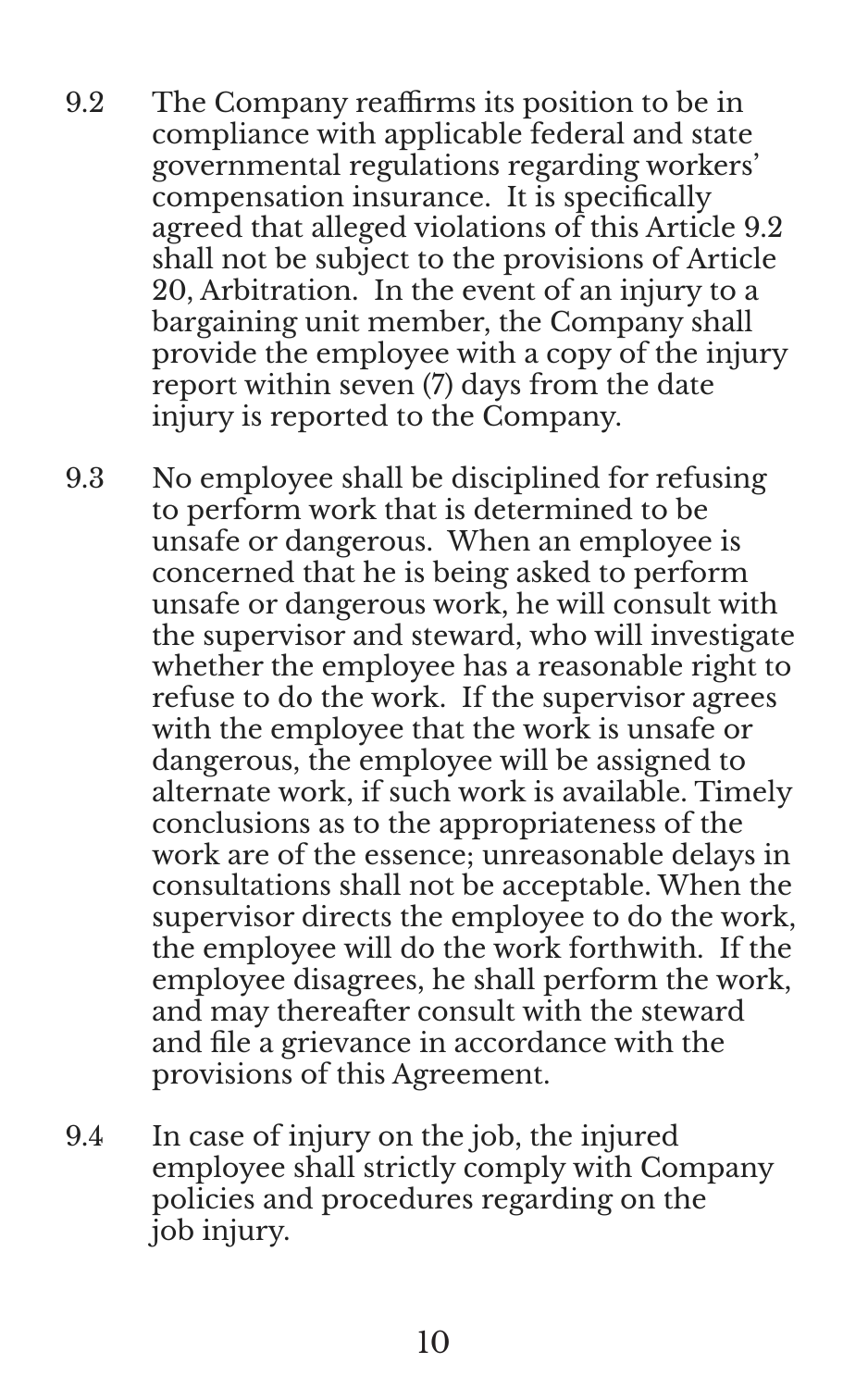- 9.5 Employee vehicles shall not be used for the transporting of tools, equipment, supplies, or other Company materials.
- 9.6 Material Safety Data Sheets shall be filed and posted by the Company in compliance with federal and state regulations.
- 9.7 The Employer shall use its best efforts to provide employees with monthly safety and periodic skills training at the Company expense. Such training shall be paid at a straight time basis and shall accumulate towards guaranteed hours as defined in Article 7.1.2. The Company will provide equipment, machinery, tools and supplies necessary for such training. Employees shall be responsible for the handling of all Company property pursuant to Article 24.1.
- 9.8 The Company shall provide reasonable care when assigning employees to work on ladders, lifts, towers, scaffolds, and the like. Consideration shall be offered for those employees who have fear of heights. Where possible, at the discretion of the Company, and with consultation with the steward, alternate work may be assigned. If no alternate work is available, the employee may be released from work. The Company shall not be responsible for the make-up of any employee hours lost because of the Company's consideration.
- 9.9 Employees who fail to wear or use appropriate protective safety devices or safety equipment shall be subject to discipline. For the employees' further protection, first aid or other treatment of injuries shall be in compliance with, and pursuant to, Article 9.4.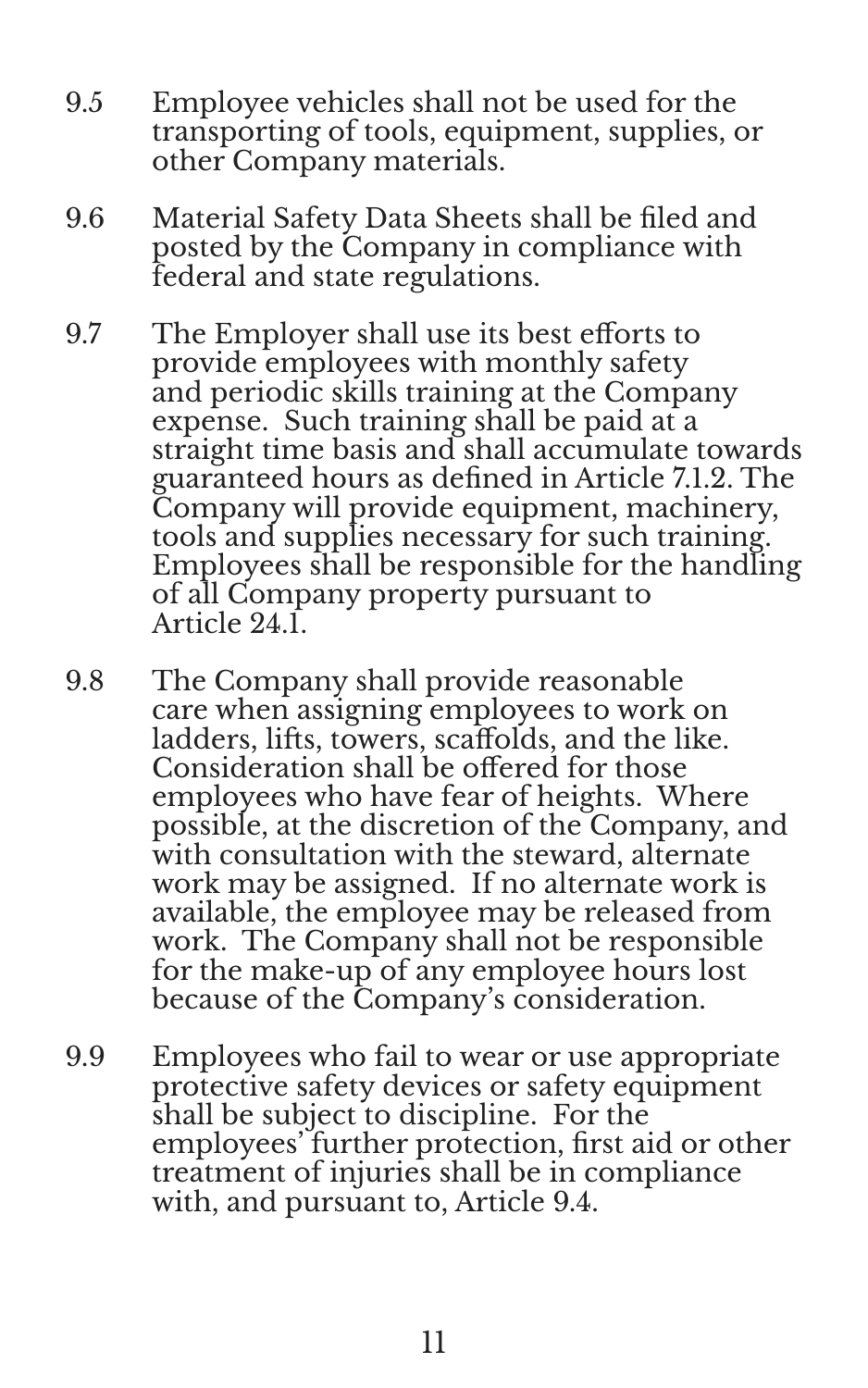# **ARTICLE 10 - HOURS OF WORK**

- 10.1 The normal workweek for employees shall be defined as beginning at 6:30 a.m. Monday and ending at 6:29 a.m. the following Monday.
- 10.2 Any time worked in excess of seven and onehalf (7 ½) consecutive hours in a twenty-four (24) hour period or in excess of thirty-seven and one-half (37 ½) hours in the work week, shall constitute overtime and shall be paid at the rate of one-and-one-half  $(1 \frac{1}{2})$  the employee's basic straight time hourly rate of pay. The twentyfour (24) hour period shall commence upon the start of the first shift to which the employee reports. Employees not granted a minimum of six (6) hours break between shifts shall be paid at the rate of one-and-one-half  $(1 \frac{1}{2})$  of the employee's basic straight time hourly rate until such break is afforded.
- 10.3 It is expressly understood that each employee shall be entitled to one (1), fifteen (15) minute uninterrupted rest period with pay during each four (4) hours of work; and each employee shall receive an uninterrupted meal period of thirty (30) minutes, without pay, as close to the middle of the shift as practicable. The Company reserves the right to stagger the rest periods and shift meal breaks so as to provide continuity of services to the clients. To the extent practical, rest periods must occur at least one (1) hour after starting, and one (1) hour before ending a shift.
- 10.4 Employees engaged in work on shift shall be offered overtime on a rotating basis, beginning with the employee with the highest seniority.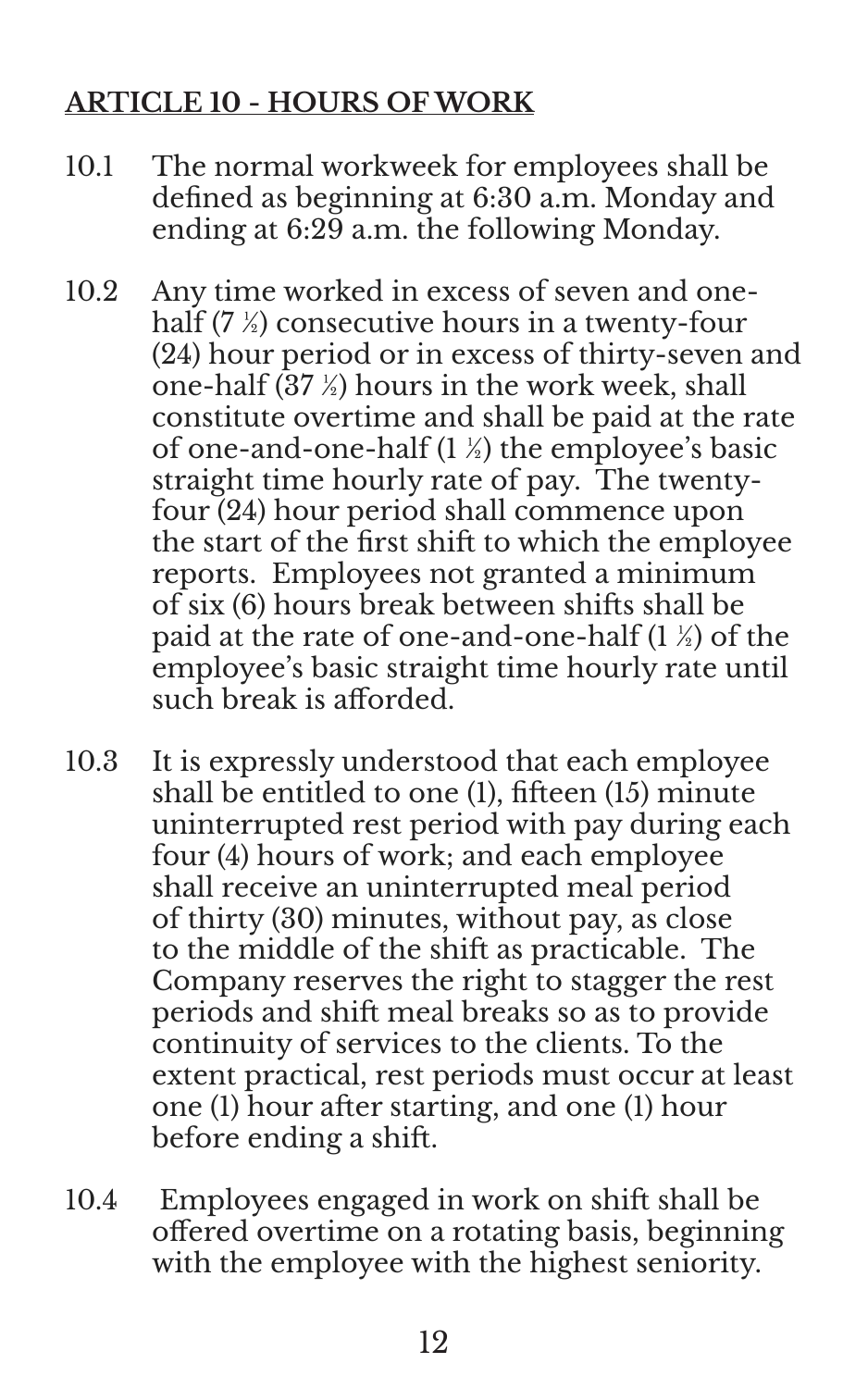Employees shall be given notice as soon as the Company is aware of the need for overtime or additional work. Employees have the right to refuse overtime, but when conditions require, the Company may likewise, in reverse order of seniority require employees to work the overtime hours necessary to fulfill the conditions. Failure to accept assigned overtime will be cause for discipline, up to and including termination. The Company will provide on shift employees with a minimum one (1) day's notice of overtime work, whenever practicable. Failure to notify within the one (1) day's time shall not abrogate or null any portion of this Article 10.4.

### **ARTICLE 11 - WORK SCHEDULES**

- 11.1 Work schedules for the ensuing workweek shall be posted by twelve-noon (12 p.m.) every Sunday. Changes to the anticipated work schedule will be made as soon as the Company is aware of the needed changes. At such time the employee will be notified of such change. If the change is specific to cancelation of shift, the Company will call only those affected.
- 11.2 Changes in an employee's work schedule may be made only with the approval of the supervisor. Employees who request a change in their work schedule shall not be guaranteed replacement hours. Such schedule changes shall be made in writing and signed by both the employee and the manager or the manager's designee.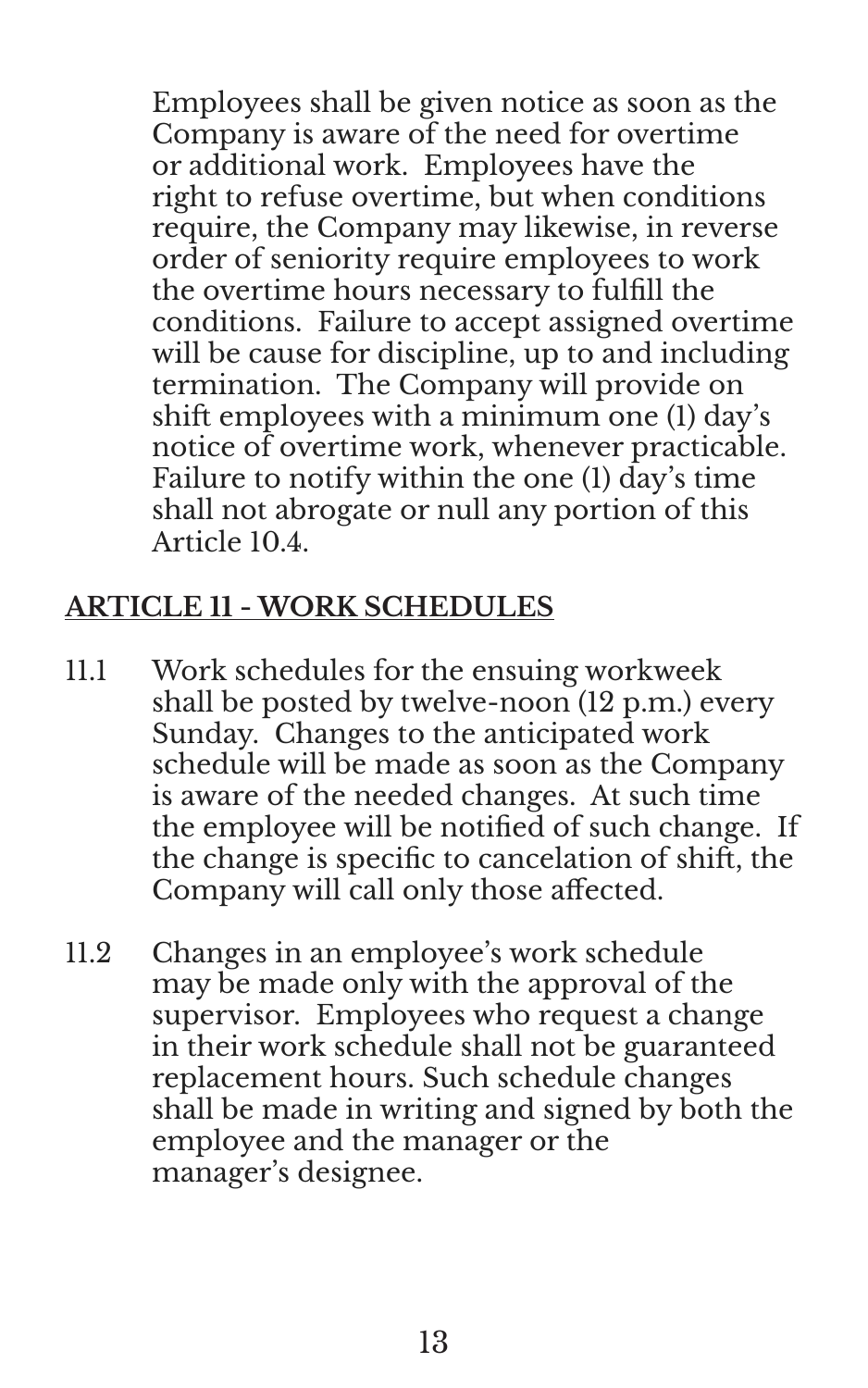- 11.3 During non-event days, full-time employees may be allowed flexible time, with the prior approval, and at the sole discretion of, the Company. Premium time shall not apply to employee-requested flexible time. The Company also reserves the right to schedule flexible time.
- 11.4 Shift assignments.
	- 11.4.1 Employees shall be assigned shifts pursuant to Article 8.3.
	- 11.4.2 The Company shall make reasonable consideration for shift preferences. Shift preference shall not limit the Company's ability to provide service to clients, events and the facilities. Flextime scheduled to fulfill the Company's reasonable consideration shall not be subject to premium time.
	- 11.4.3 Weekend work shall be equitably distributed, as available.
	- 11.4.4 Employees are encouraged to maintain and upgrade their job skills and education. In order to assist the employee in achieving this objective, ASM Global will make every reasonable effort to schedule the employee's working hours so that he/she can engage in schooling or vocational courses at a bona fide college, university, trade or technical school. Any employee desiring a change in scheduled work hours or shift for the purpose of attending such classes shall submit a request in writing to the manager of housekeeping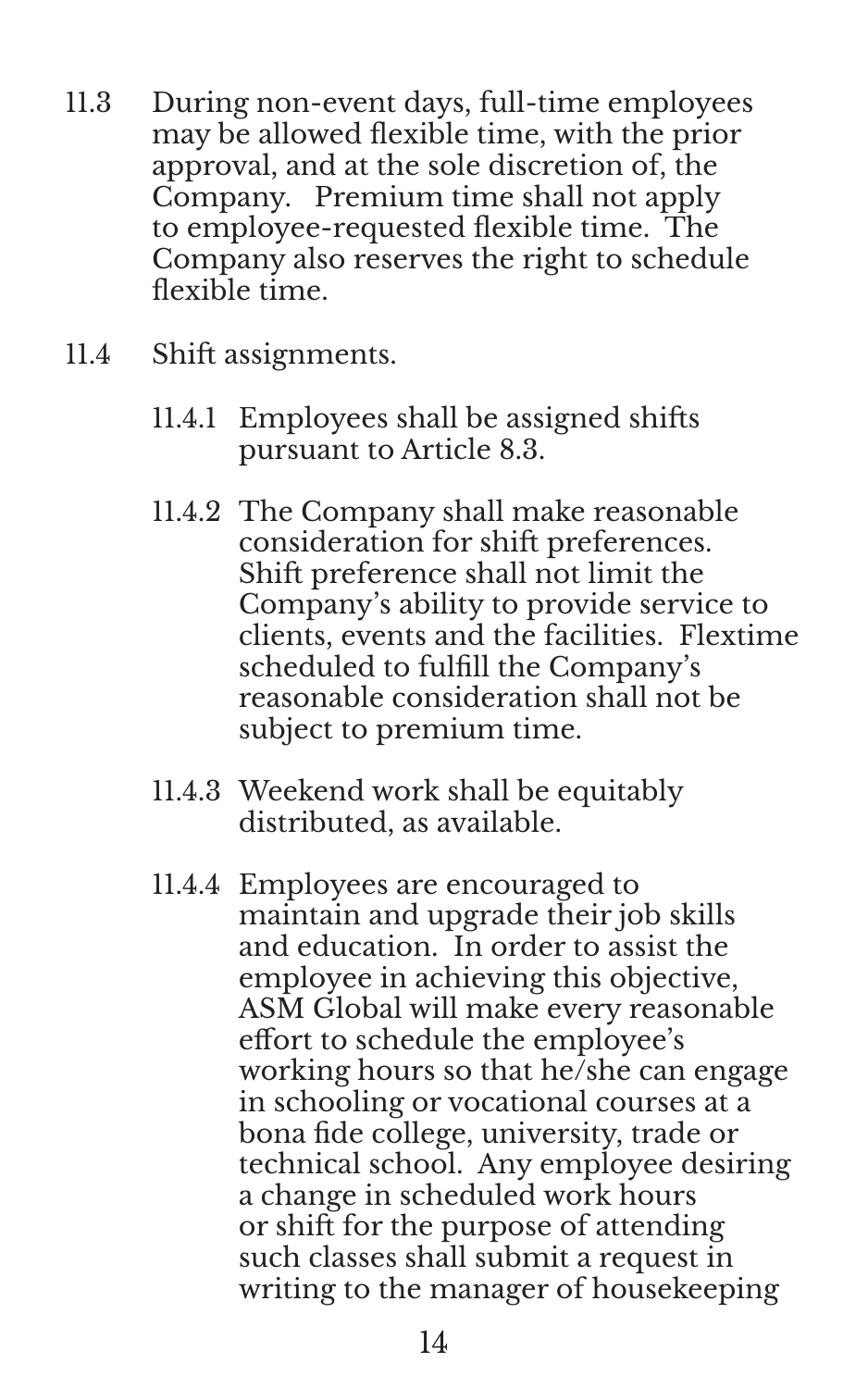or his designee. The approval of any employee's request for a change in scheduled work hours or shift for the purpose of engaging in schooling shall be at the discretion of management. Change in scheduled work hours shall be for the duration of the specific course(s). In no event shall the approved schooling and schedule change result in an employee working less than a Full-time 40 hour a week shift. In the event any member of the Housekeeping department is enrolled in a certified education program and can provide documentation at the time of ratification, he/she shall be permitted to retain his/her shift if necessary to continue attending classes.

#### **ARTICLE 12 - NEW HIRES AND EMPLOYEE INFORMATION**

12.1 When the Company requires additional housekeepers to perform work within the jurisdiction of the Agreement, the Company may first contact the Union for referrals. The Union shall provide applicants who, in the judgment of the Company, are competent and qualified. Applicants referred by the Union shall be given first consideration, but shall not be guaranteed employment. If, in the judgment of the Company, the Union is unable to provide sufficient numbers of qualified applicants, the Company shall be free to hire from any and all other sources available.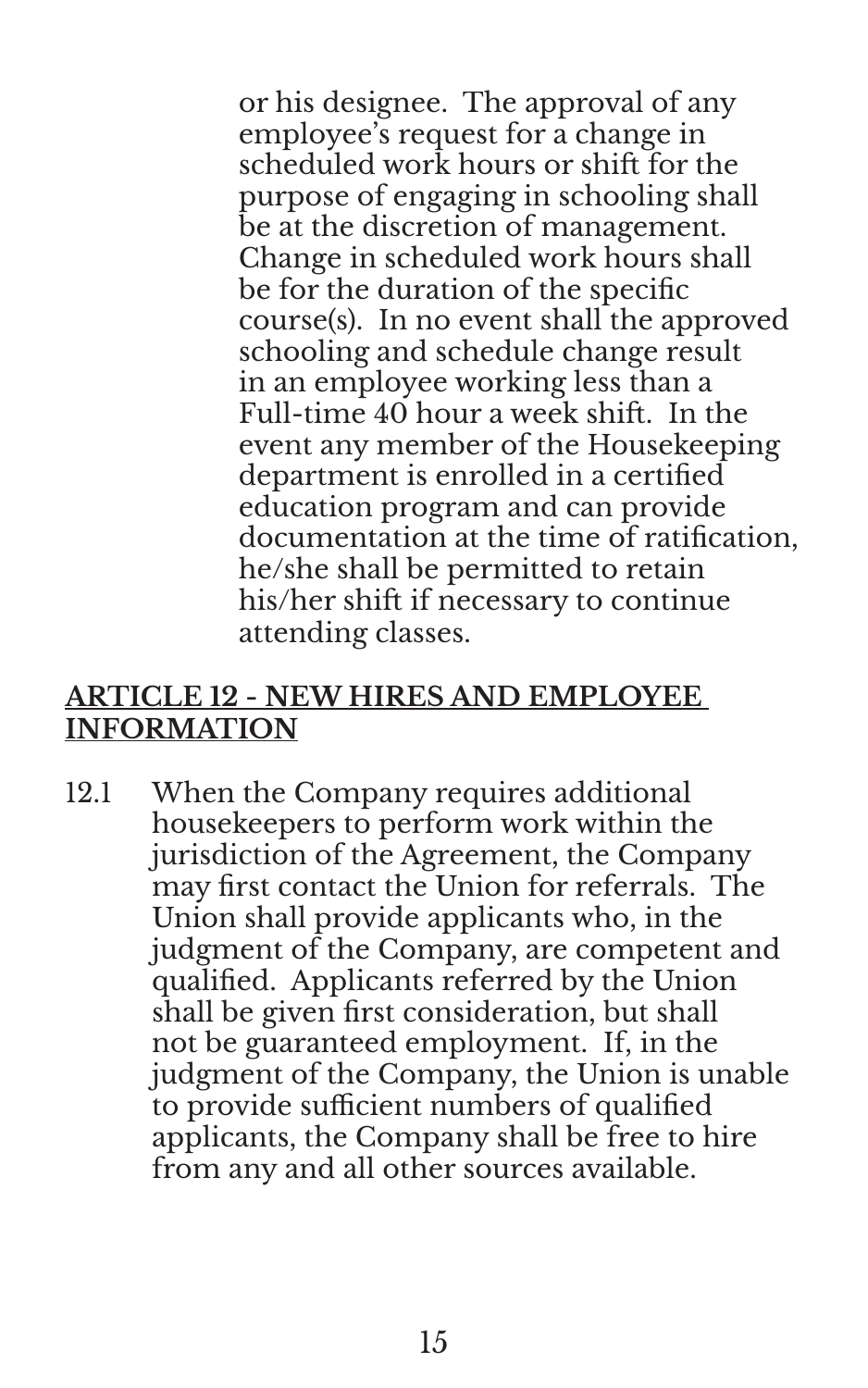- 12.2 In the event the Company uses an employment agency as a source of new hires, any fee for hiring by the agency will be paid by the Company.
- 12.3 Any employee shall have the right to inspect his/her official personnel file, upon request to the Human Resources Manager, who will establish a mutually agreeable time for the employee to inspect his/her file.

# **ARTICLE 13 - CALL IN AND REPORTING PAY**

13.1 When the Company requests that an employee come to work, then that employee shall receive a minimum of four (4) hours of pay from the time that employee punches in at the time clock; provided that the employee does not voluntarily leave before the end of the four (4) hour minimum.

#### **ARTICLE 14 - TIME OFF**

14.1 Paid Time Off (PTO). Approvals for PTO shall be in accordance with Company Personnel Policies. No more than one hundred seventysix (176) accrued PTO hours shall roll over from year to year for one to five (1-5) year employees, two hundred sixteen (216) hours for five to ten (5-10) year employees, two hundred fiftysix (256) hours for ten to fifteen (10-15) year employees, two hundred ninety-six hours (296) for fifteen to twenty (15-20) year employees, and three hundred thirty-six hours (336) for twenty plus (20+) year employees. When the unused accumulation of PTO hours exceeds the maximum allowable number of hours that can be rolled over in a year the PTO that is in excess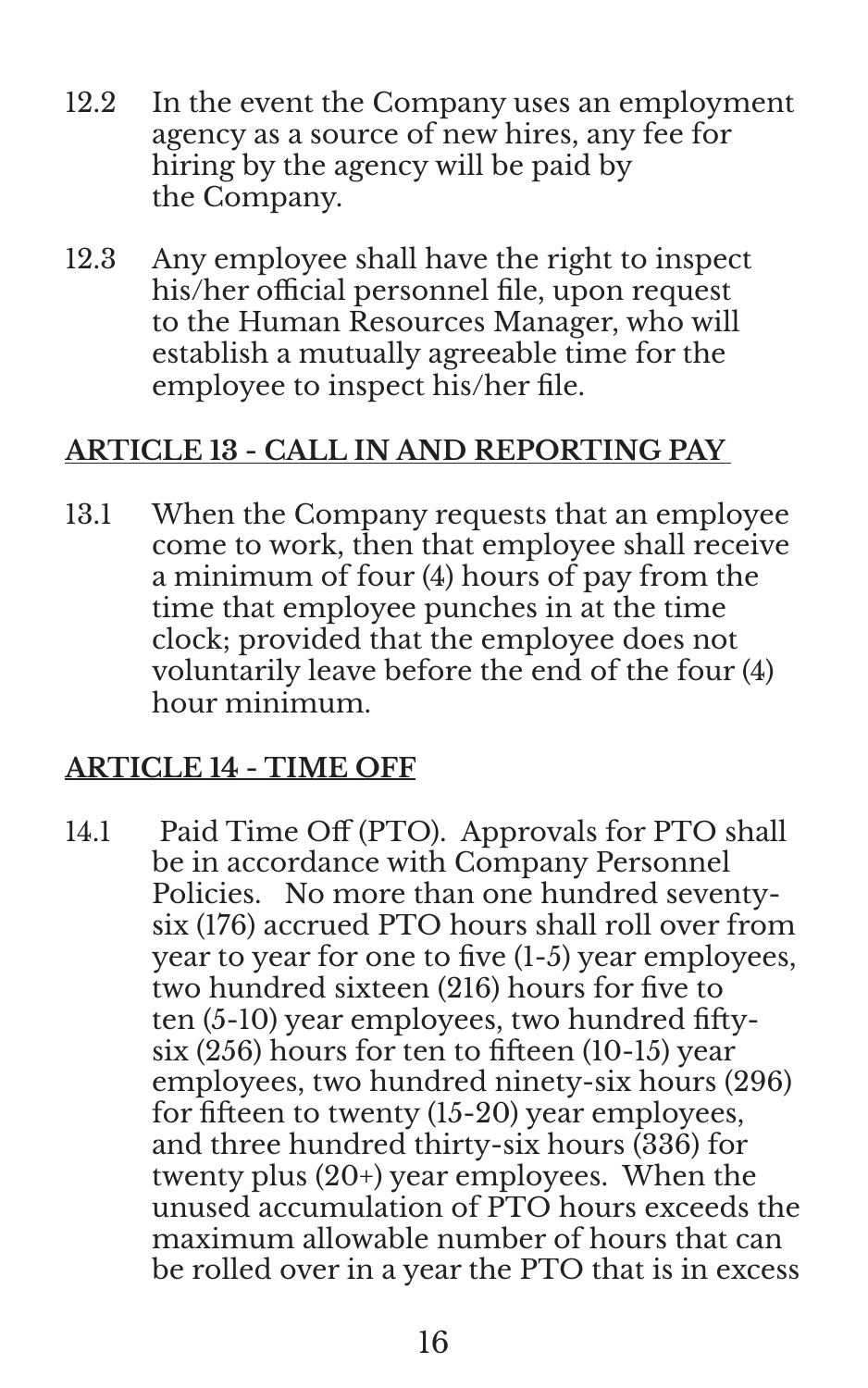of the maximum allowable carryover shall be paid off to the employee at the end of each year. Personal Safety Day earned not taken shall be excluded from pay-offs.

- 14.1.A Full-time employees with up to five (5) years of continuous service shall accrue 3.385 PTO hours for each full week worked. The maximum accrual during the first five (5) years of employment is one hundred seventy-six (176) hours per year. Full-time employees with five (5) to ten (10) years of continuous service shall accrue 4.154 PTO hours for each full week worked for a maximum accrual of two hundred sixteen (216) hours per year. Full-time employees with ten (10) to fifteen (15) years of continuous service shall accrue 4.924 PTO hours for each full week worked for a maximum accrual of two hundred and fifty-six (256) hours per year. Full-time employees with fifteen (15) to twenty (20) years of continuous service shall accrue 5.693 PTO hours for each full week worked for a maximum accrual of two hundred and ninety-six (296) hours per year. Full-time employees with twenty plus (20+) years of continuous service shall accrue 6.462 PTO hours for each full week worked for a maximum accrual of three hundred thirty-six hours (336) hours per year.
- 14.1.B Employees shall be permitted to obtain an updated account of their accumulated PTO hours from their immediate Supervisor, Manager, Department Director, Payroll Staff, or Human Resources Staff.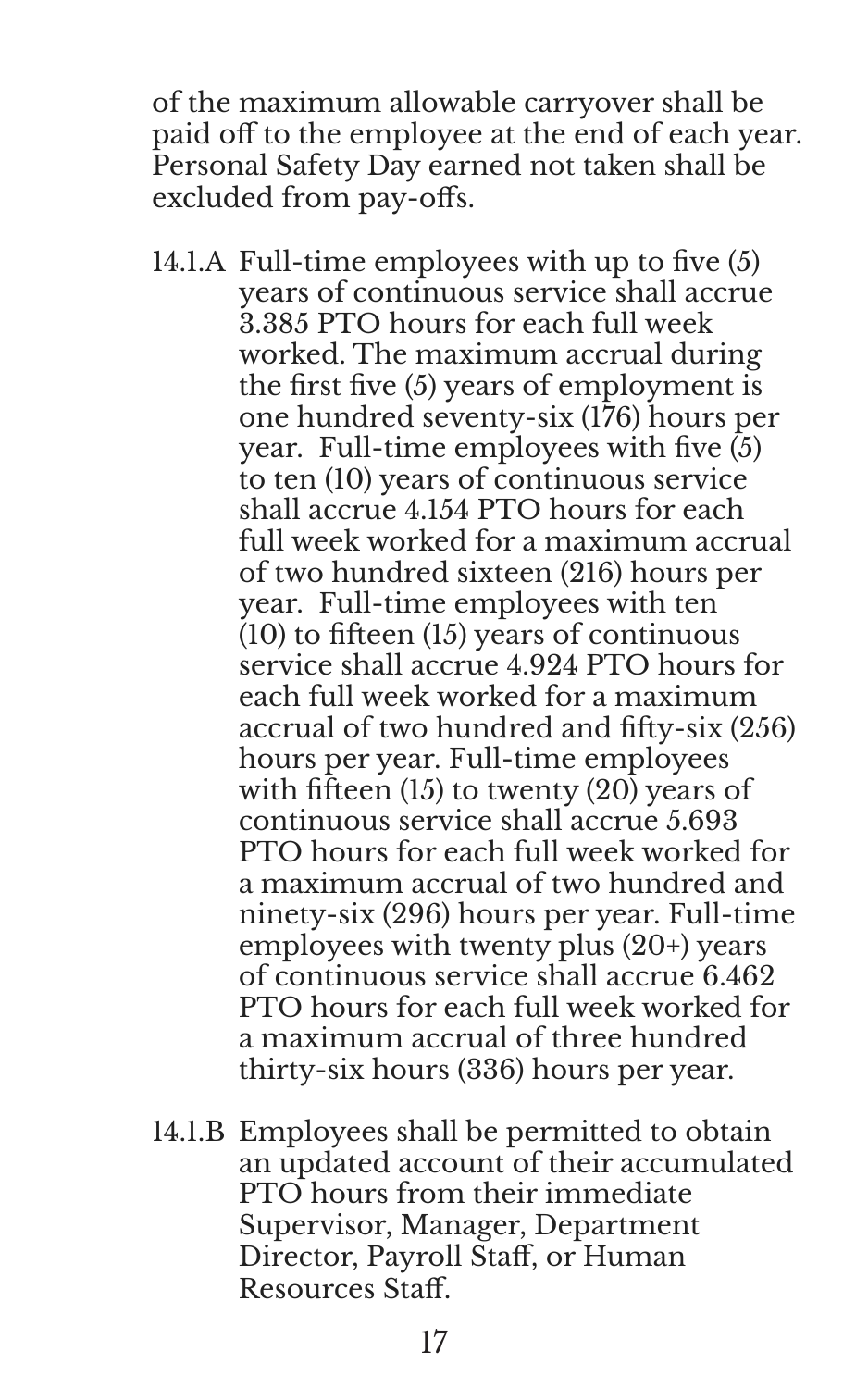- 14.2 Bereavement Leave. Full-time employees, shall be entitled to paid leave immediately following the death of a spouse, child, parent, guardian, brother, sister, or domestic companion. Employees may be granted time off for the death of a relative who was not a member of the immediately family, including aunt, uncle, niece, nephew, grandparent, cousin, or in-law with department head and Human Resources approval. If the death occurs in state, the employee shall be entitled to three (3) days of paid leave. If the death occurs out of state, the employee shall be entitled to five (5) days of paid leave. The paid leave shall apply only to those days previously scheduled as workdays for the employee.
	- 14.2.1 On January 2nd of each contract year, an employee having a domestic companion shall name that companion in writing to the Company. A new employee having a domestic companion shall, at the time of hiring, name that domestic companion in writing to the Company. An employee may name one person per year as a domestic companion.
- 14.3 Jury Duty. Any employee who is required to report for jury service for periods during which he is scheduled to work, shall be paid the difference between the amount received for jury duty and the amount he would have earned working the hours for which he was scheduled at the straight time hourly rate, not to exceed eight (8) non-premium straight time hours per day, or three (3) work days.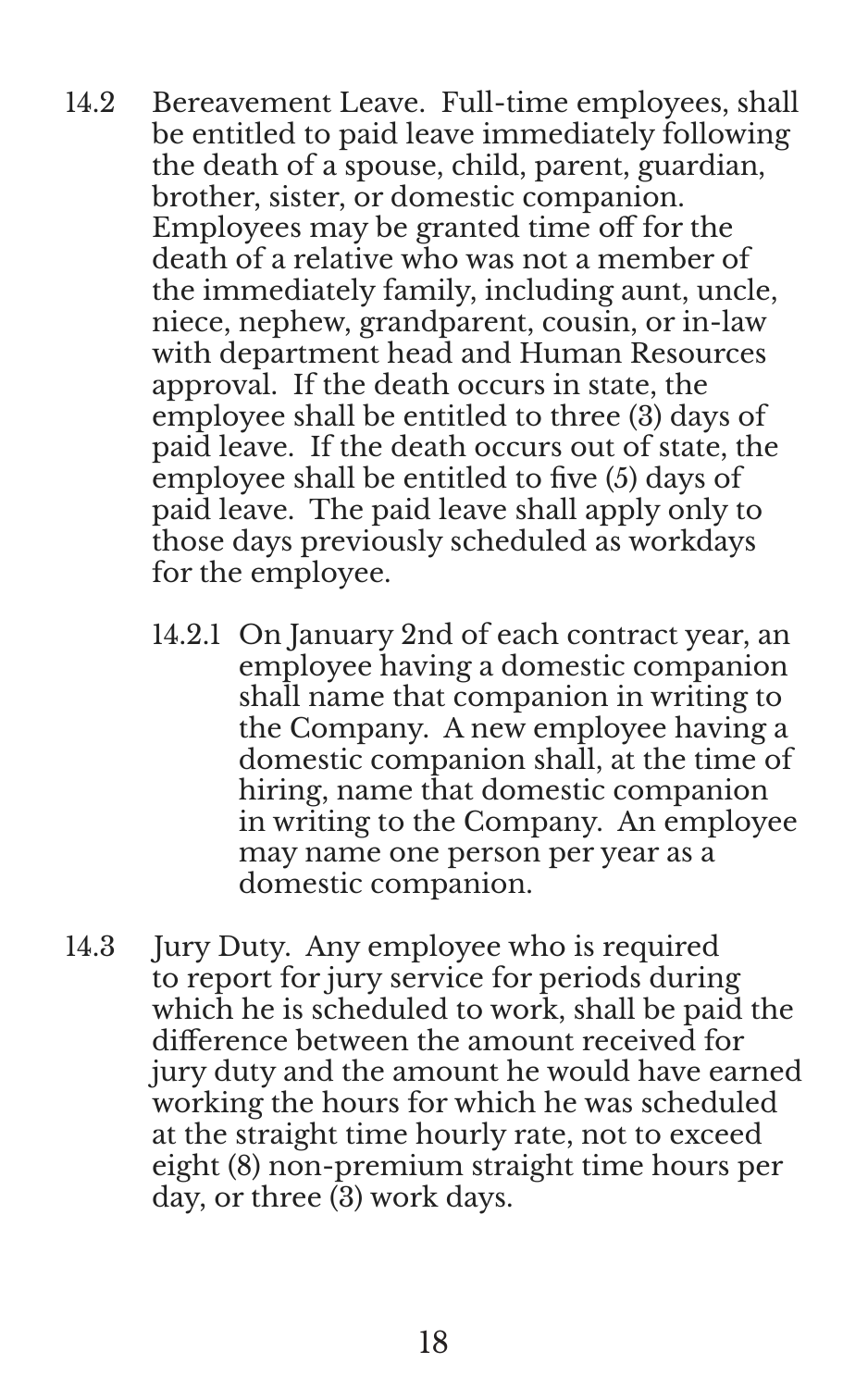- 14.4 Unpaid leaves for employees.
	- 14.4.1 Military leave. Military leave will be approved in accordance with Company Personnel Policies.
	- 14.4.2 FMLA. All employees shall have rights of access to unpaid leave under the terms and conditions as established by FMLA. Company shall provide information yearly as mandated by Federal Law.
	- 14.4.3 Leave of absence. In addition to situations arising under the FMLA, other circumstances of an exceptional nature, such as family illness or personal business, may arise that require an employee to request a leave of absence. Personal leave of absence will be granted only under unusual circumstances, in consultation with the employee, and at the discretion of the Company. While the Company may not unreasonably deny legitimate requests for leave, the Company reserves the right to maintain the work force at a level that does not interfere with the Company's delivery of service or conduct of business.
		- 14.4.3.A Request for any leave of absence shall be submitted, in writing, to the Human Resources Manager no later than fourteen (14) calendar days in advance of the first date of the requested leave. The request must specify length of the intended absence, the reason(s) for the absence, and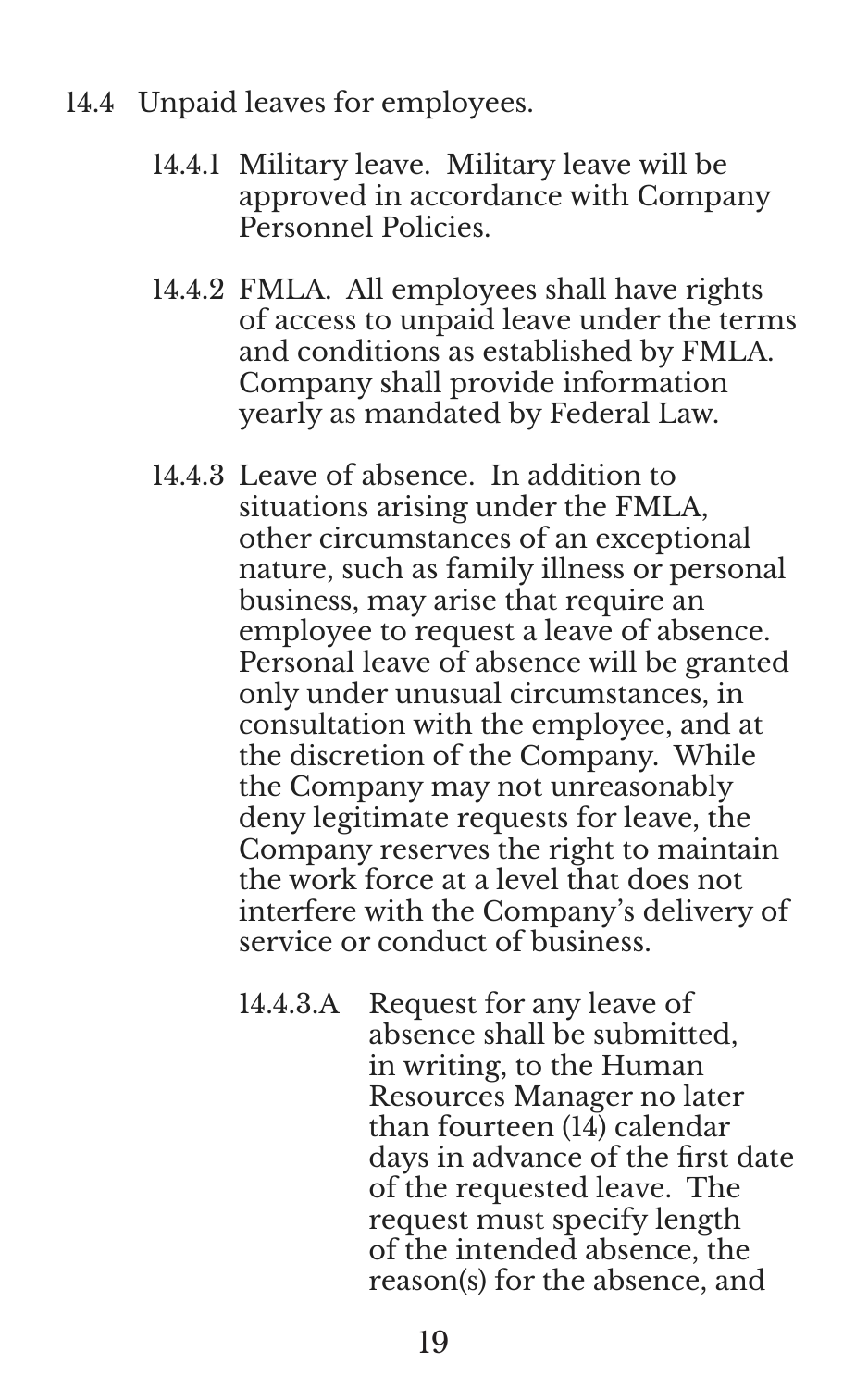the employee's date of return to work. Bona fide and verifiable emergencies must be presented to the Human Resources Manager, or the designate, within twenty-four (24) hours of the discovery of the emergency, so as to allow consultation time with the employee.

- 14.4.3.B The length and terms of such leave, and an employee's status upon return from such leave, must be discussed and agreed upon in writing before the leave begins.
- 14.4.3. C Regardless of the length or purpose of the absence, employees granted such leave shall resume work on the first workday following its expiration without accepting interim employment. If the employee does not return on the specified date, or if he is employed elsewhere at any time during the leave of absence, or if an extension of the leave is not granted, he shall be presumed to have resigned employment from ASM Global.
- 14.4.3. D Personal leaves of absences are unpaid. However, employees who are granted leave of absence shall have the option to use paid time accrued to date under other ASM Global benefit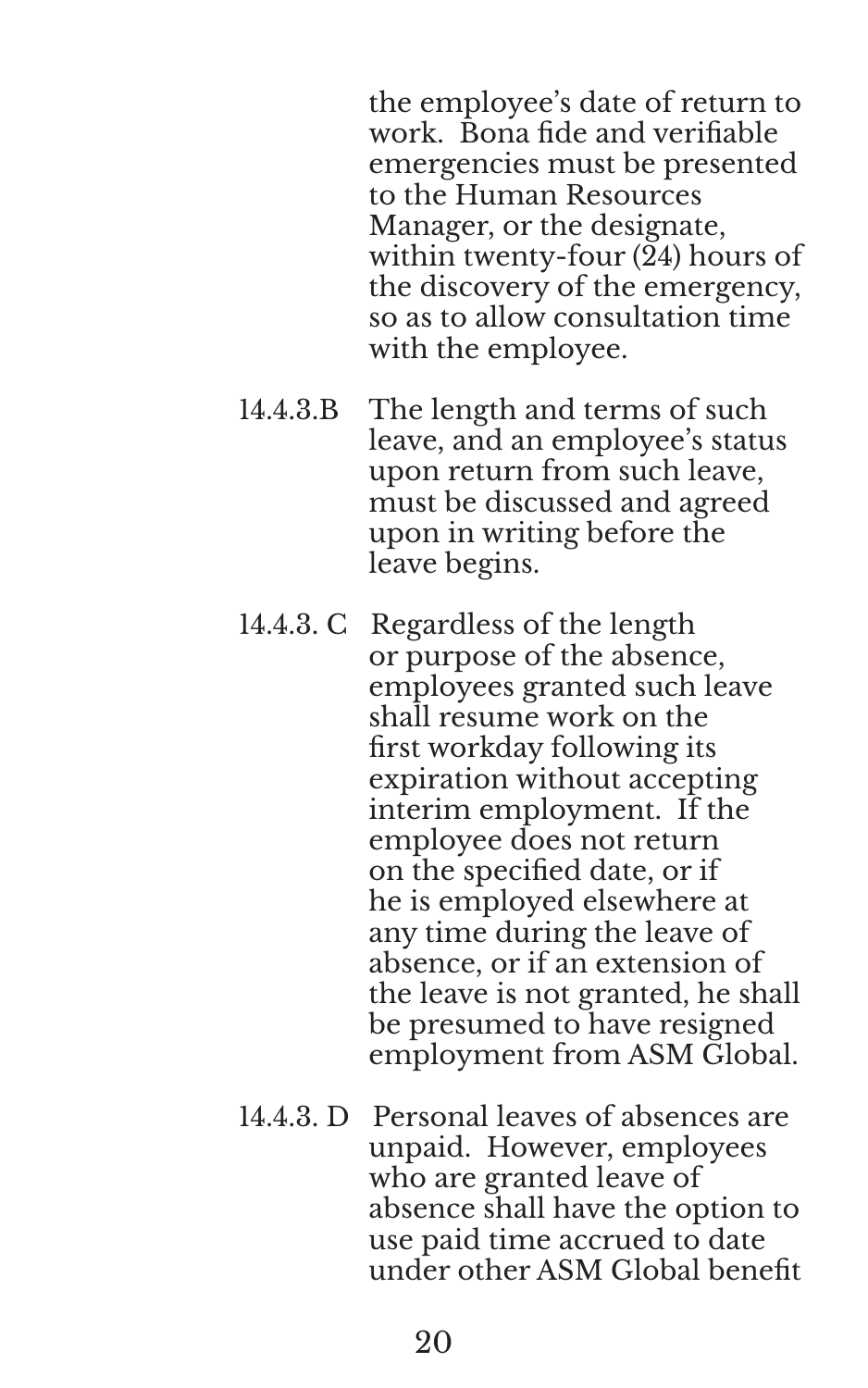plans including, but not limited to PTO.

- 14.4.3. E During personal leaves without pay, there is no accrual of PTO.
- 14.4.3. F The employee shall have rights to return to the same or comparable position upon return from the approved leave.
- 14.4.3. G Upon return from an approved leave, the employee's seniority shall remain pursuant to Article 8.1.
- 14.4.3. H During the leave of absence, the Company is not obligated to contact the employee in reference to any job postings, hirings, or promotions. Employees on approved leave of absence greater than 30 days shall not be eligible to apply for open positions in the Company.
- 14.4.3. I Arrangements can be made to continue medical insurance by payment by the employee of the employee's portion of any premiums falling due during the leave of absence. Cancellation of the insurance shall occur if the employee fails to make his portion of the premium payment in a timely fashion, or if arrangements for payment are not made prior to the leave of absence.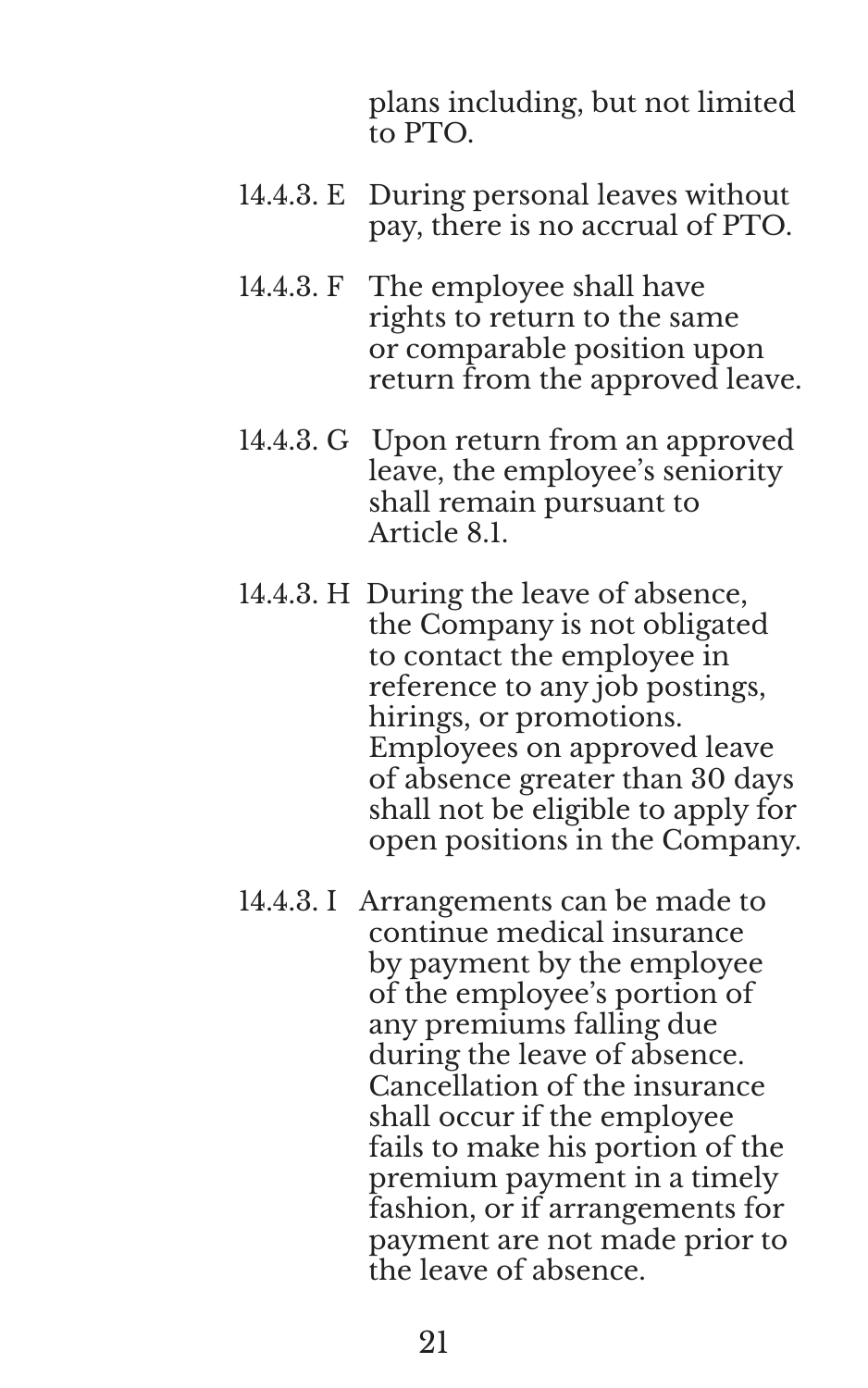#### 14.4.3. J Probationary employees are not eligible for unpaid leave.

# **ARTICLE 15 - HOLIDAYS AND HOLIDAY PAY**

- 15.1 Holidays shall be observed in accordance with Company Personnel Policies.
	- 15.1.1 The Company recognizes the following holidays:

New Year's Day Martin Luther King's Birthday President's Day Caesar Chavez Day Memorial Day Independence Day Labor Day Veterans Day Thanksgiving Day Christmas Day

- 15.2 All employees will be paid eight (8) hours of straight time whether or not the holiday is worked.
- 15.3 All employees working the holiday shall be paid eight (8) straight time hours for the holiday, plus the time actually worked, paid at straight time, or at overtime if more than eight  $(8)$ consecutive hours are worked.
- 15.4 Receipted holiday pay shall not contribute to the forty (40) hour workweek for the purpose of overtime calculation, nor for the purpose of benefit calculations, and will be paid as additional straight time in the week that the holiday occurs.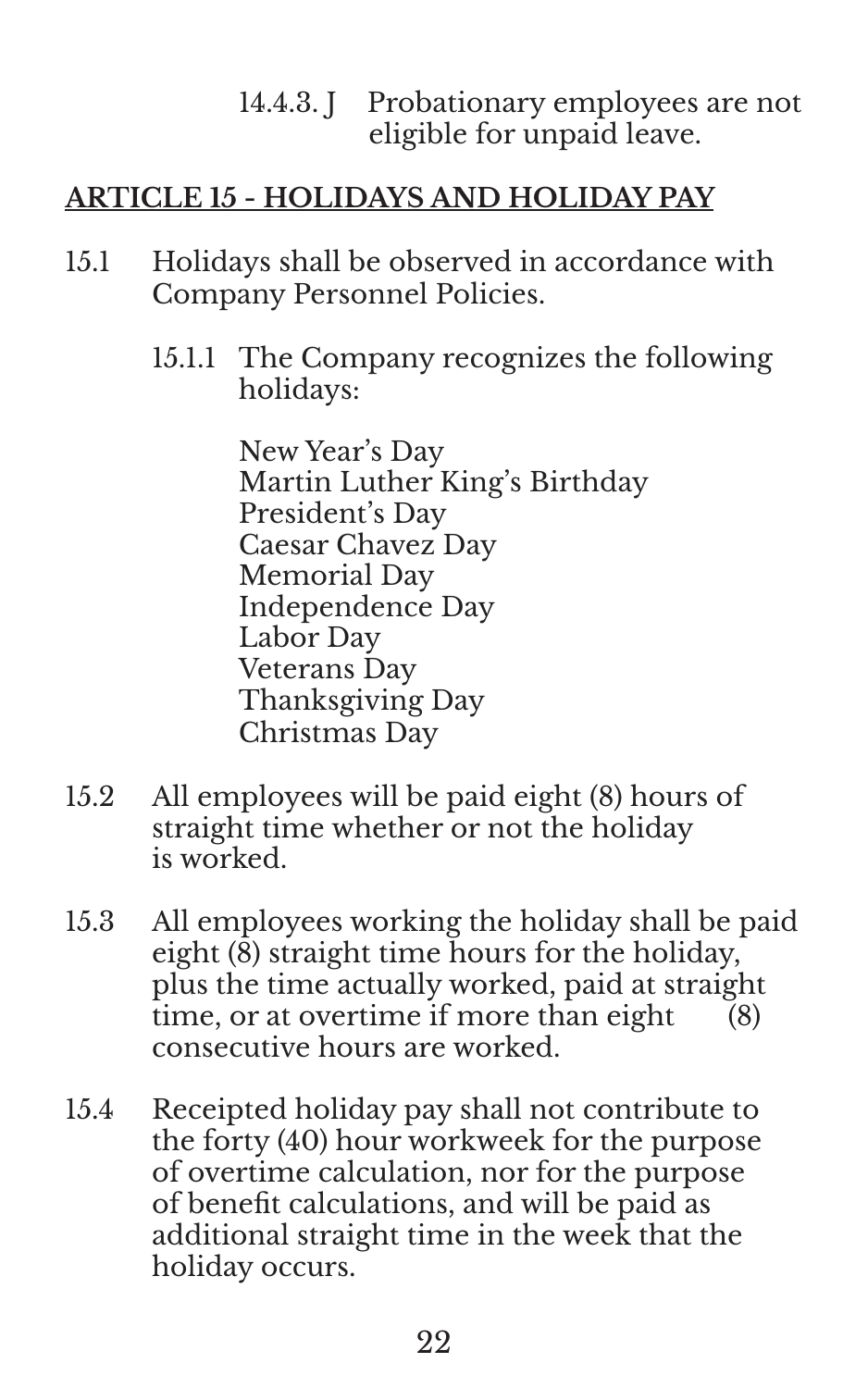15.5 On General Election Day the Company will ensure through scheduling employees have three (3) or more non-work hours available during the hour's polls are open between 7:00am to 7:00pm to vote.

#### **ARTICLE 16 - HEALTH AND WELFARE**

- 16.1 The parties recognize and agree that all employee benefit trusts or funds described in the Article 16 are such as will qualify for approval by the Internal Revenue Service, so as to allow ASM Global income tax deduction for the contributions paid hereunder. The parties further recognize and agree that this Article 16 encompasses the sole and total agreement between ASM Global and the Union, and that it represents the total liability of ASM Global with respect to past and present benefits and coverage, and ASM Global is hereby relieved from any and all liabilities arising there from with respect to the employees covered by this Agreement; and that this Section is subject, in all respects, to the provisions of the Labor Management Relations Act of 1947, as amended, and to any other applicable laws.
- 16.2 All non-probationary employees shall have access to the Company's Health and Welfare plan as follows:

For Full-time employees hired before 7/98: Single coverage 90% Family coverage 86%

For Full-time employees hired after 7/98: Single coverage 80% Family coverage 80%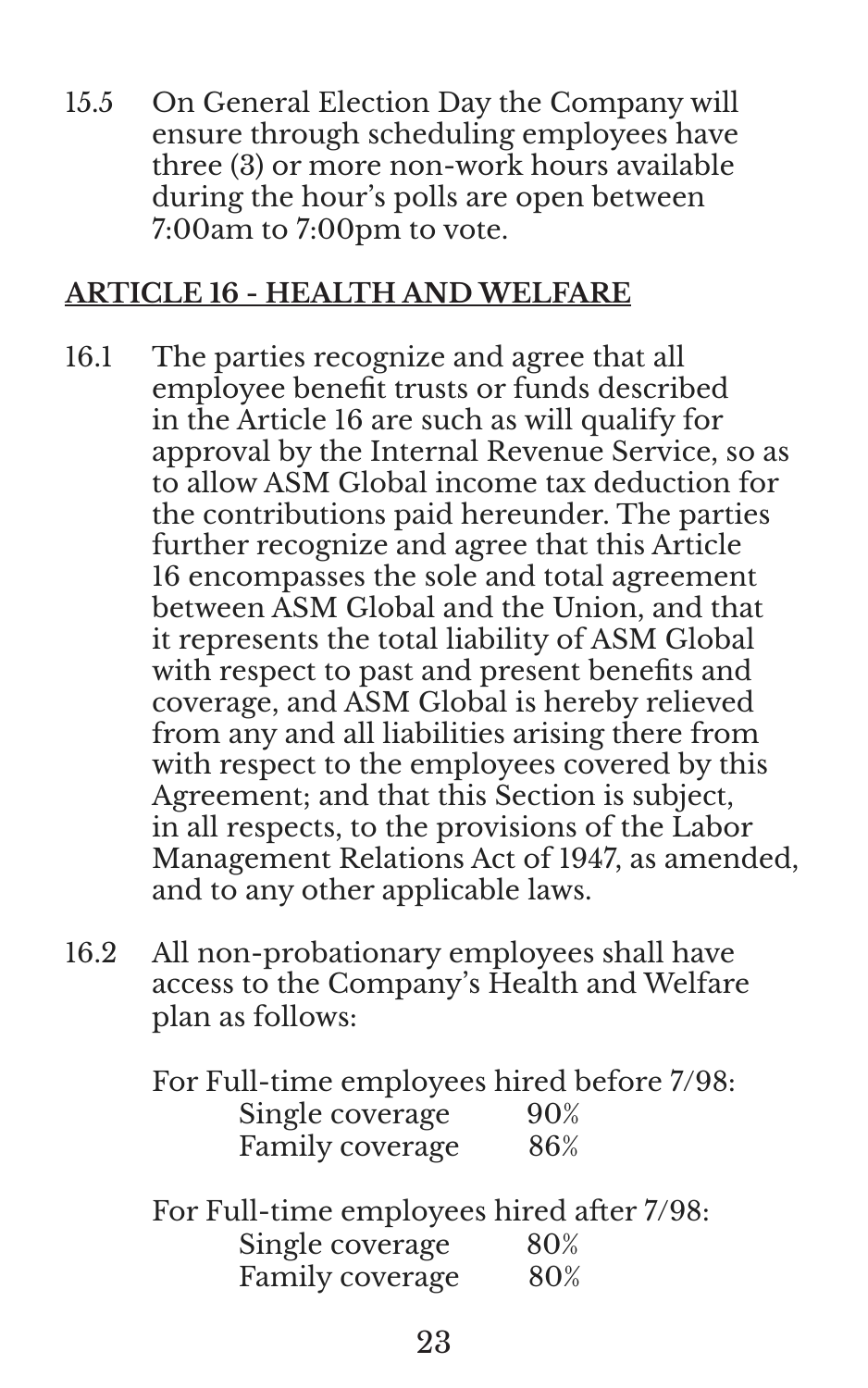- 16.3 Bargaining Unit employees will be offered participation in the Company's Dental Plan under the same terms as are offered to other hourly non-bargaining unit Company employees.
- 16.4 The Company will provide a ten thousand dollar ( $$10,000.00$ ) basic life insurance policy coverage for all full-time employees.
- 16.5 Default on a single month's premium payment by the employee shall cancel the health and welfare coverage.

# **ARTICLE 17 - RETIREMENT**

17.1 Full-time employees will be offered participation in the Company's retirement plan under the same terms and conditions as other hourly non-bargaining unit Company employees. The Company shall provide written notice to the Union of any change in the terms of its retirement plan.

### **ARTICLE 18 - IMMEDIATE FAMILY MEMBERS (NEPOTISM)**

18.1 Family members and/or co-habitants of employees may not be employed in the same department or have a reporting relationship. This includes, but is not limited to, husband, wife, domestic companion, son, daughter, mother, father, grandmother, grandfather, brother, sister, son-in-law, daughter-in-law, mother-in-law, father-in-law, brother-in-law, sister-in-law, aunt, uncle, niece, or nephew.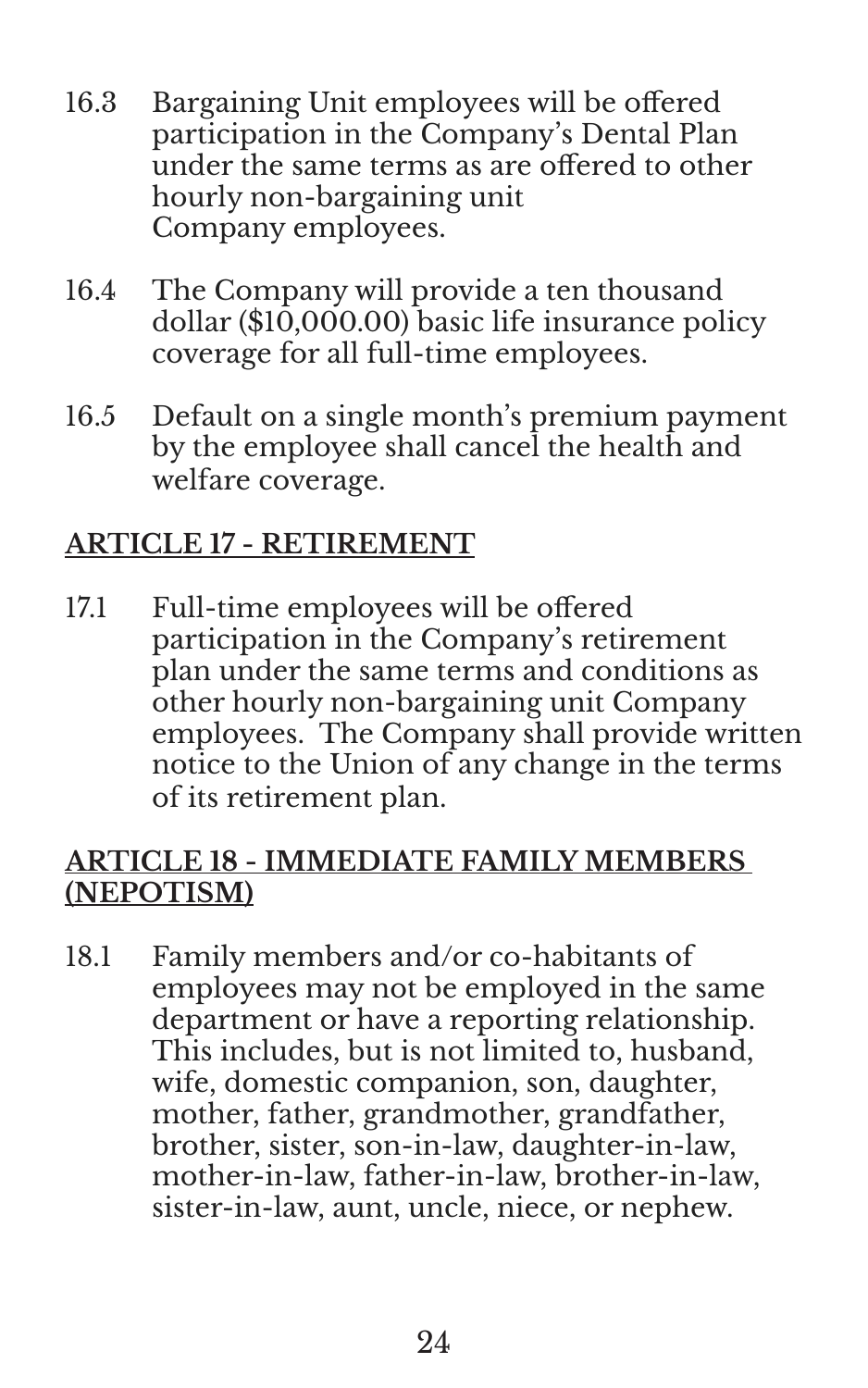#### **ARTICLE 19 - GRIEVANCE**

- 19.1 The Company shall discipline and discharge employees for just cause, pursuant to Article 27.3.
	- 19.1.1 All disciplinary written warnings will remain a permanent part of the employee's file; however, written warnings shall expire and not be used for disciplinary purposes twelve (12) months after the date of the written warning. The Company shall issue a disciplinary notice within five (5) working days of the offense or the employer's knowledge of the offense. An employee has the right to have a steward present at any meeting where disciplinary action will be imposed or where an investigative meeting may lead to disciplinary action of that employee. An employee shall be presented with, and asked to sign, a form where the employee will be given the choice of a Union steward. The form shall be provided to the Union representative within twenty-four (24) hours. If an employee wants a steward present, the employee, and not management, will select which steward represents the employee in the meeting. If a steward is not reasonably available, the employee may choose an available co-worker to participate in the meeting. If a steward is reasonably available, he $\overline{I}$ she shall be assigned to the meeting.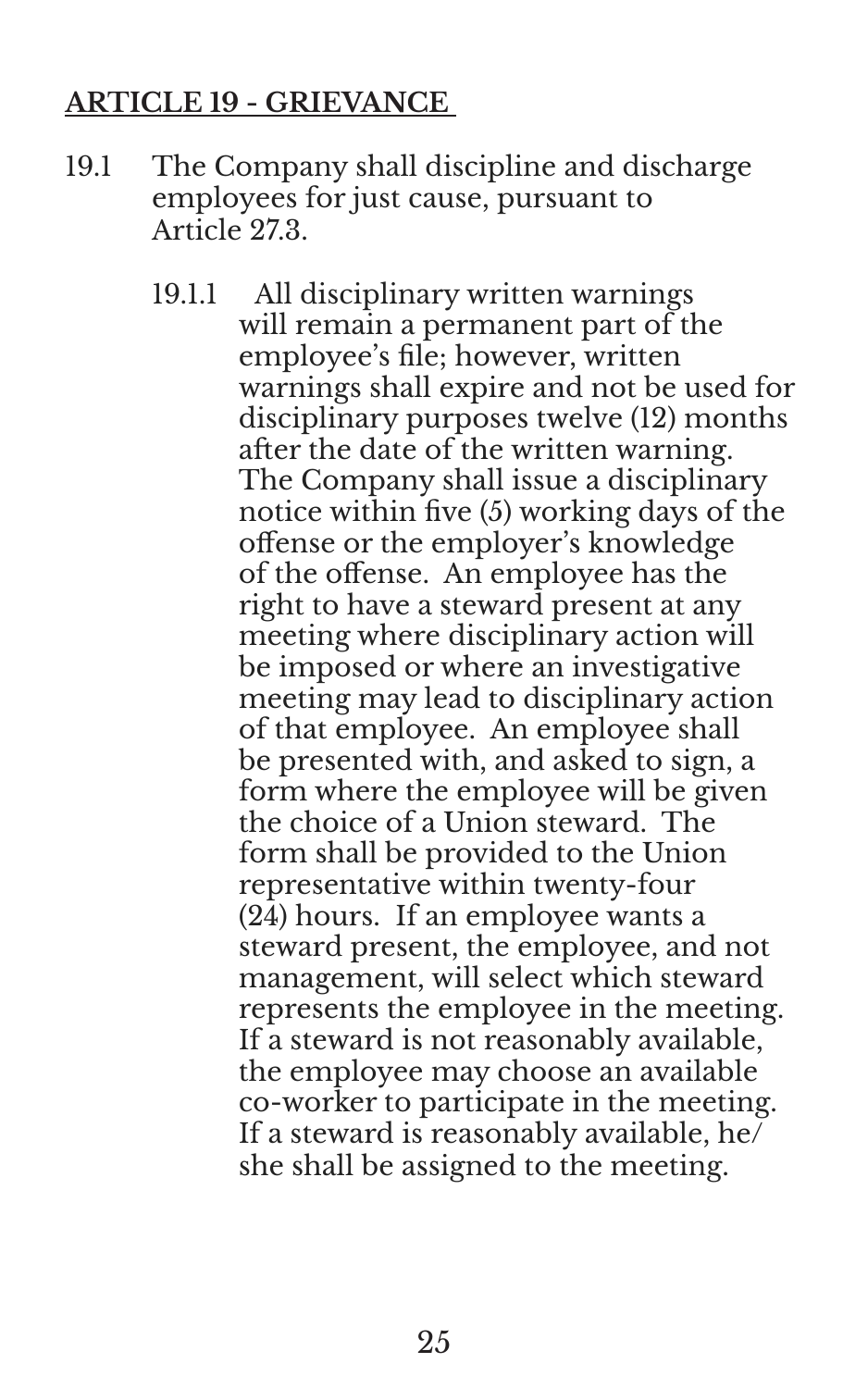- 19.2 During the term of this Agreement, any dispute concerning the interpretation or application of this Agreement may be submitted as a grievance. The Company and the Union shall move expeditiously in all regards to come to resolution of grievances.
- 19.3 All calendar days for compliance with the Grievance procedure shall be exclusive of Saturdays, Sundays and legal holidays.
- 19.4 Any grievance shall be brought to the attention of the Company's Human Resources Manager within seven (7) days of occurrence, or the reasonable discovery of their occurrence, five (5) days in case of discharge; provided that, in no case, shall the date of the reasonable discovery exceed thirty (30) days from the date of the occurrence. In the event that the Company, the grievant, and a designated Union representative cannot resolve the grievance within three (3) days from the date of first notice to the Company, the Union shall reduce the grievance to writing and present the written grievance to the Human Resources Manager within ten (10) days from the date of first notice to the Human Resources Manager.
- 19.5 When such notification in writing is served to the Company, the grievance shall be processed as follows:
	- 19.5.1 STEP ONE Within five (5) days after the Human Resources Manager has received the written grievance, the grievance shall be considered at a meeting with the Company, the aggrieved employee, the shift Union Steward, and an authorized Union representative. If, at the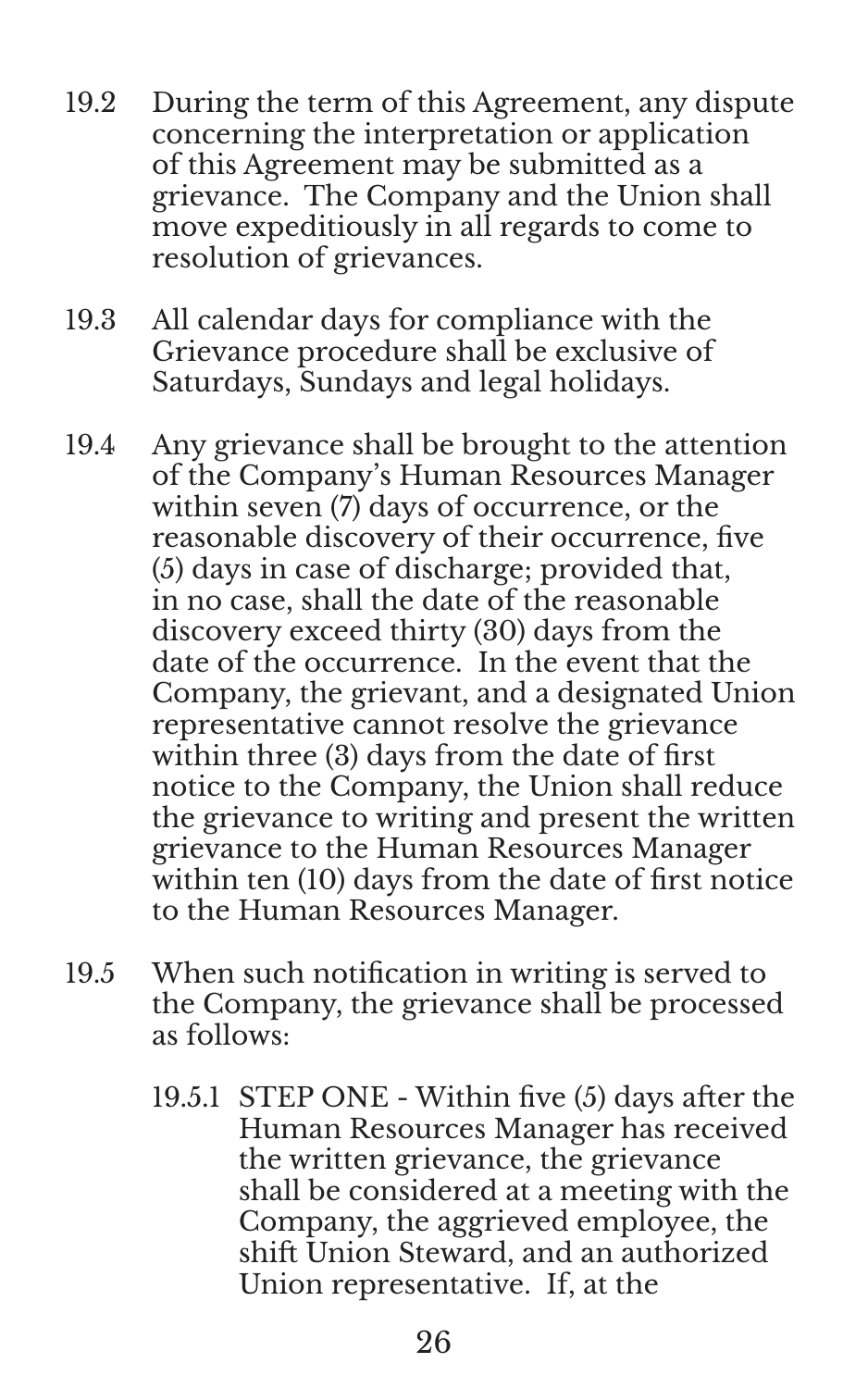conclusion of the meeting, the grievance is not settled, then, upon the request of either party, the grievance shall proceed to Step Two within ten (10) days.

- 19.5.2 STEP TWO The grievance shall be considered at a meeting among at least two (2) representatives of the Company and at least two (2) representatives of the Union. Representatives shall include, but not be limited to, the grievant, and any agent of the Company named in the grievance. Conclusion for Step Two shall occur within ten (10) days.
- 19.5.3 Upon mutual agreement, extensions of time shall be allowed.
- 19.6 If either party fails to advance the grievance within the time limits specified above, the grievance shall be deemed settled on the basis of the last proposed remedy, and the grievance shall not be subject to further appeal.
- 19.7 Contract disputes that cannot be settled by the grievance procedure in this article shall proceed to arbitration, pursuant to Article 20.

#### **ARTICLE 20 - ARBITRATION**

- 20.1 All calendar days for compliance with the arbitration procedure shall be exclusive of Saturdays, Sundays and legal holidays.
- 20.2 The Company and the Union shall attempt to select a mutually agreed upon impartial arbitrator within fifteen (15) working days of the receipt by the Company of the Union's notice of the intent to proceed to Arbitration.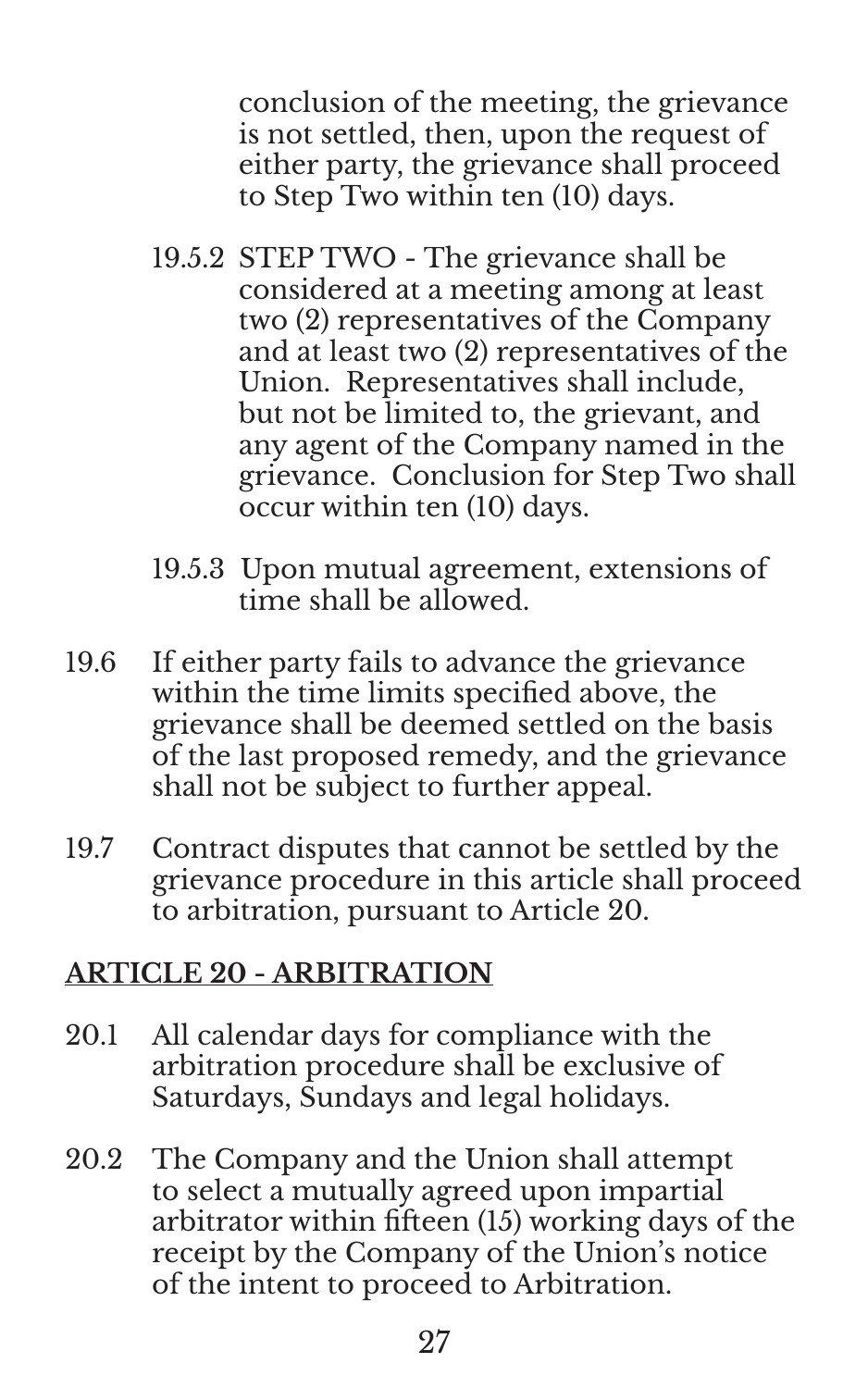- 20.2.1 If the Company and the Union are unable to agree upon an impartial arbitrator, the Federal Mediation and Conciliation Service shall be requested by the Union to nominate five (5) potential arbitrators. From the list of five (5) prospective arbitrators, the Company and the Union shall strike one name alternately until there remains only one name on the list. The person whose name remains on the list shall become the sole arbitrator of the grievance. It is understood and agreed by the Company and the Union that the decision of the arbitrator shall be final and binding upon the Company and the Union. The powers of the arbitrator shall be limited as follows:
	- 20.2.1.A The arbitrator shall have no power to add to or subtract from or modify any terms or conditions of this Agreement.
- 20.3 The Company and the Union shall each pay their respective costs incurred in any arbitration procedures; provided that all costs and expenses of the arbitrator shall be shared equally by the Company and the Union.

#### **ARTICLE 21 - NO STRIKE AND NO LOCK-OUT**

21.1 No Strike. During the term of this agreement, neither the Union nor any of its members shall engage in any strikes, slow downs, refusals to work, other stoppages of work or willful absence from work or any similar concerted refusal to render services at the Colorado Convention Center for any reason. It shall not be a violation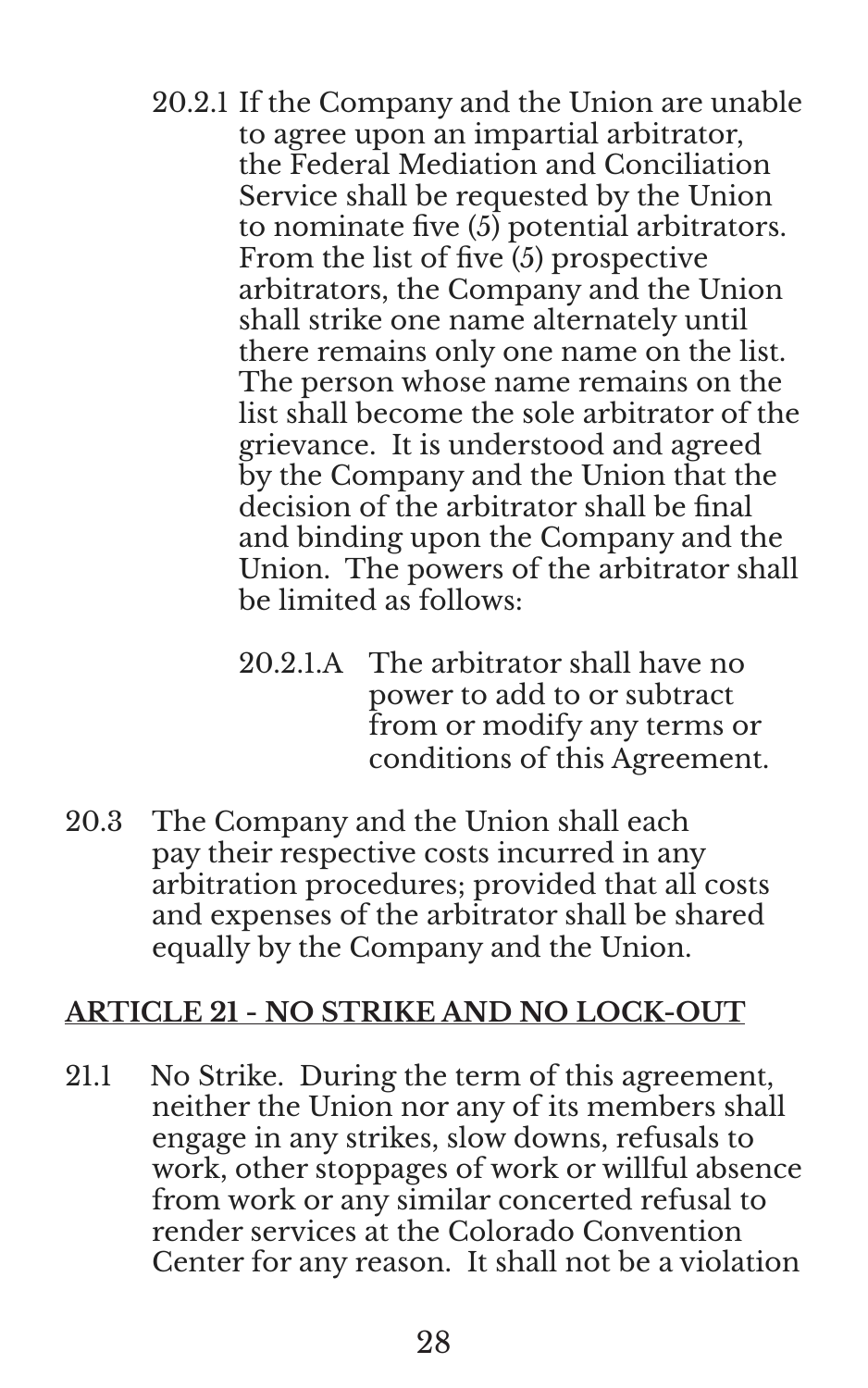of this agreement and it shall not be cause for discharge or disciplinary action for an employee covered by this agreement to refuse to go through or work behind any authorized picket line established because of strike, which is primary in nature and authorized by Change to Win, the Denver Area Labor Federation, AFL-CIO and/or Colorado AFL-CIO.

21.2 No lockout. During the term of this Agreement, the Company shall not lockout any of its employees.

### **ARTICLE 22 - UNION REPRESENTATION**

- 22.1 Designated Union Representatives, pursuant to notification to the Company at least twentyfour (24) hours prior, shall be permitted to visit the operation coming under this Agreement for the purpose of observing conditions under which employees are working, provided such visits shall not interrupt the work of such employees, or the work of any other employees of the Company. Twenty-four (24) hours prior to any visit, designated Union Representatives shall call or contact the Company to insure no infringement on client activities in the facilities.
- 22.2 The Company recognizes the Union's right to elect or appoint shop stewards on all shifts for the purpose of policing this Agreement and representing employees in grievance meetings.
- 22.3 The employer shall make the current time cards, payroll records and sign-in sheets, not older than three (3) months, available to the Union representative upon reasonable request.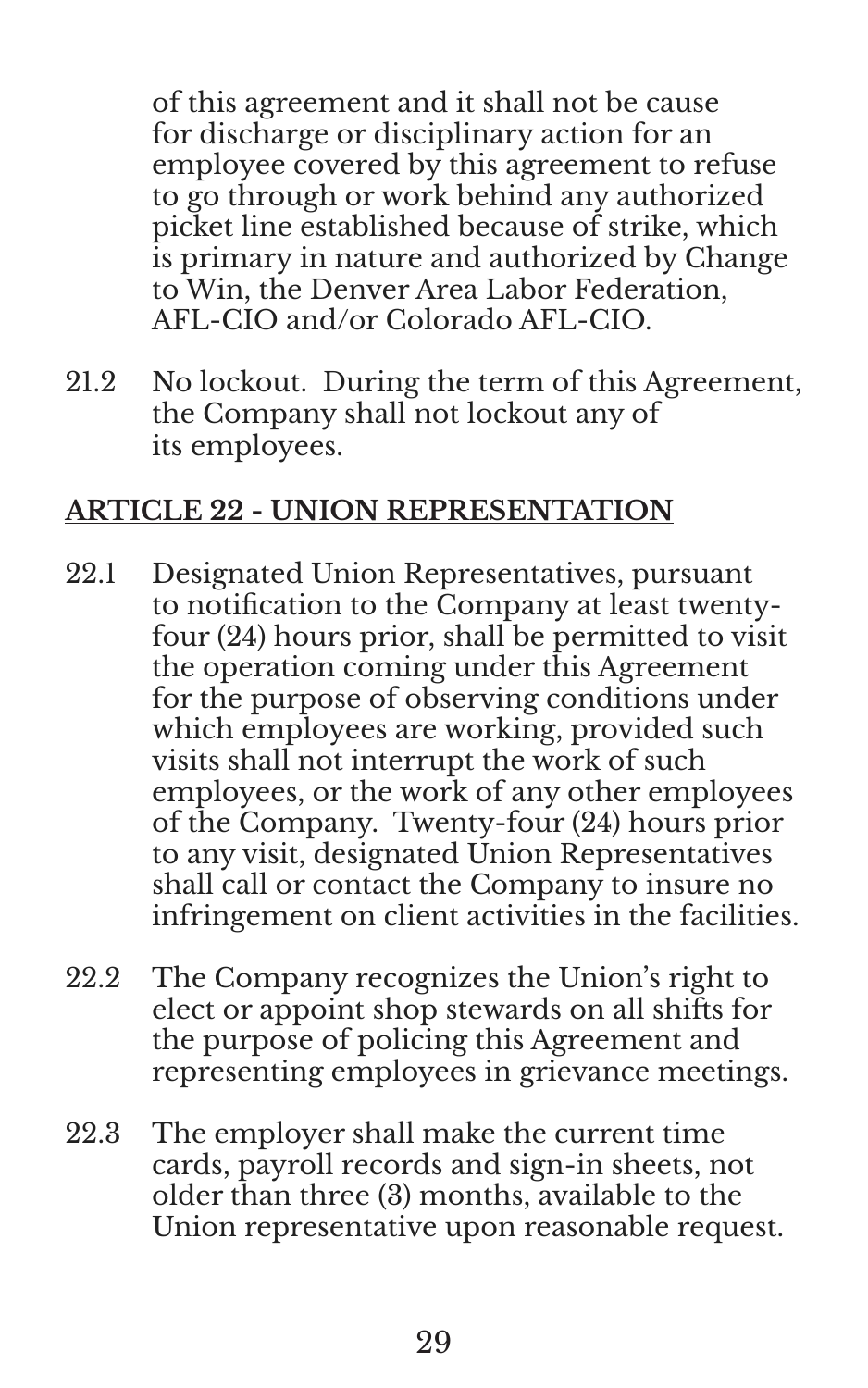- 22.4 An employee shall have the right to have a shop steward present at any meeting where disciplinary action might be imposed or at any investigatory meeting which might lead to discipline pursuant to Section 19.1.2. The supervisor will advise the employee of this right. The employee shall be responsible for contacting the steward to be present at any such meeting.
- 22.5 At no additional cost to the Company, the Union shall use its best effort to guarantee at least one (1) Union Steward for each and every operating and scheduled work shift.
- 22.6 The Company agrees to provide paid time to Union Stewards for Union-provided Union Steward training in a gross total amount not to exceed twenty-four (24) straight time hours for all such training per year. Such payment shall occur only if the Union Steward was previously scheduled on the shift during which training will occur. Only officially designated Union Stewards are eligible for the paid time. Such paid time shall not create more than a forty (40) hour workweek per Union Steward. Such training shall occur off-site and not on Company premises.
- 22.7 Executive Board members needing time off for Union functions such as, but not limited to conferences, trainings, meetings etc. will be granted the time off without pay upon written request provided the number of days does not exceed twelve (12) days total in a year. In addition, Executive Board member shall be granted time off without pay for 1 training meeting not to exceed three (3) days. Written notification will be provided to the manager of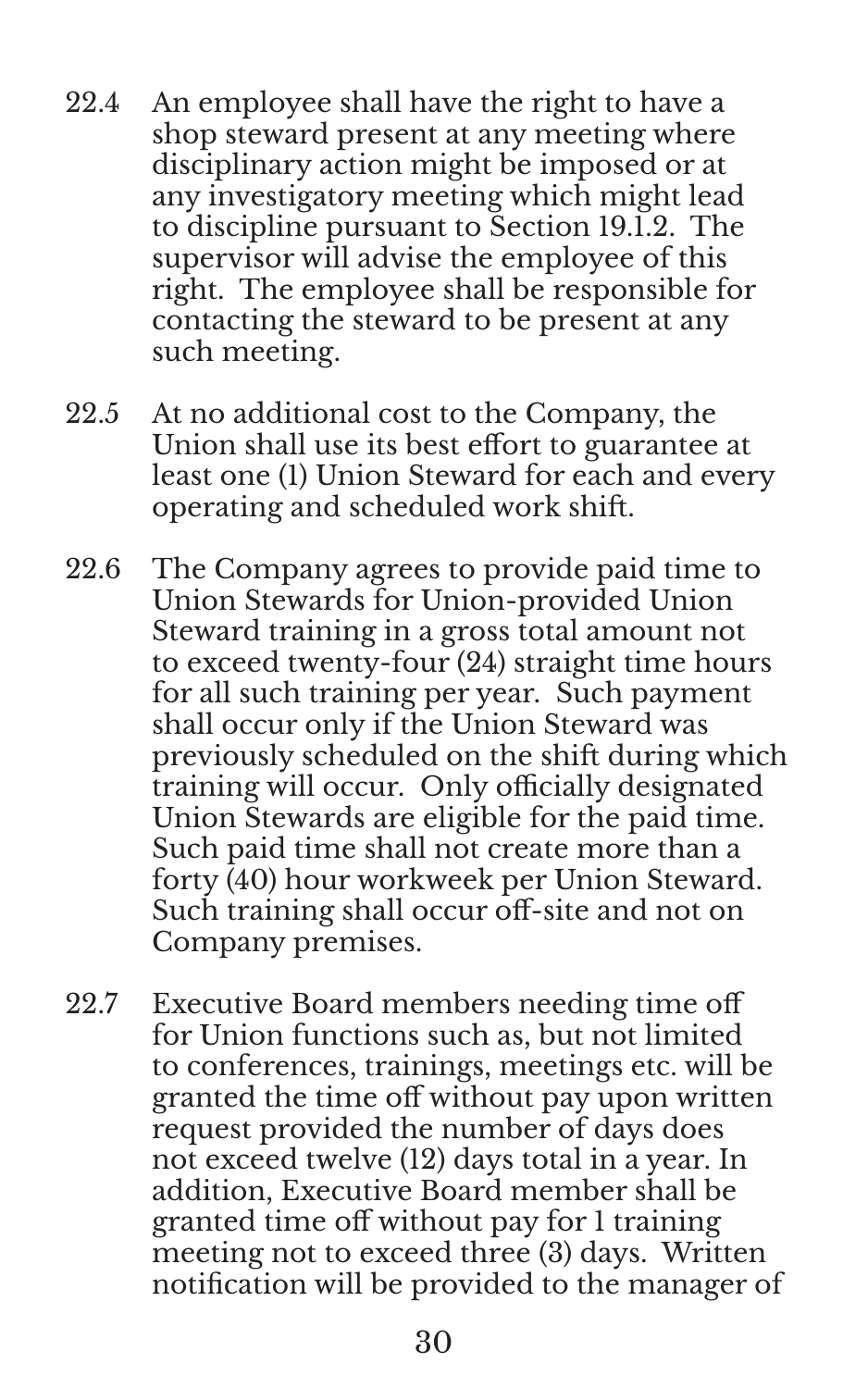Housekeeping or his designated representative no less than 30 days in advance.

22.8 The Union shall assign a separate Field Representative to represent each employee in the matter of any dispute or grievance between members.

# **ARTICLE 23 - BULLETIN BOARD**

23.1 The Company shall provide appropriate space for the mounting of two Union-purchased bulletin boards for the posting of Union notices.

#### **ARTICLE 24 - WORKING CONDITIONS AND JOB EXPENSE**

- 24.1 Employees shall not be liable for accidental breakage providing such breakage is reported to a supervisor, the assistant manager, or manager, who is on shift as soon as possible, but within the same day of the time of the breakage. Employees will not be held financially liable for loss or breakage of any safety appliance or equipment unless the employee has been negligent with respect to the degree of care, custody and control the employee has over the incident. Employees not reporting such breakage will be held liable and may be subject to progressive discipline up to and including termination.
- 24.2 The Company agrees to supply, maintain and replace all tools, equipment, cleaners, polishers, rags, brushes, brooms, wax, etc., necessary for the employees to perform their jobs. Rubber gloves will be furnished and worn out gloves will be replaced if returned to the Company. Equipment and non-consumable commodities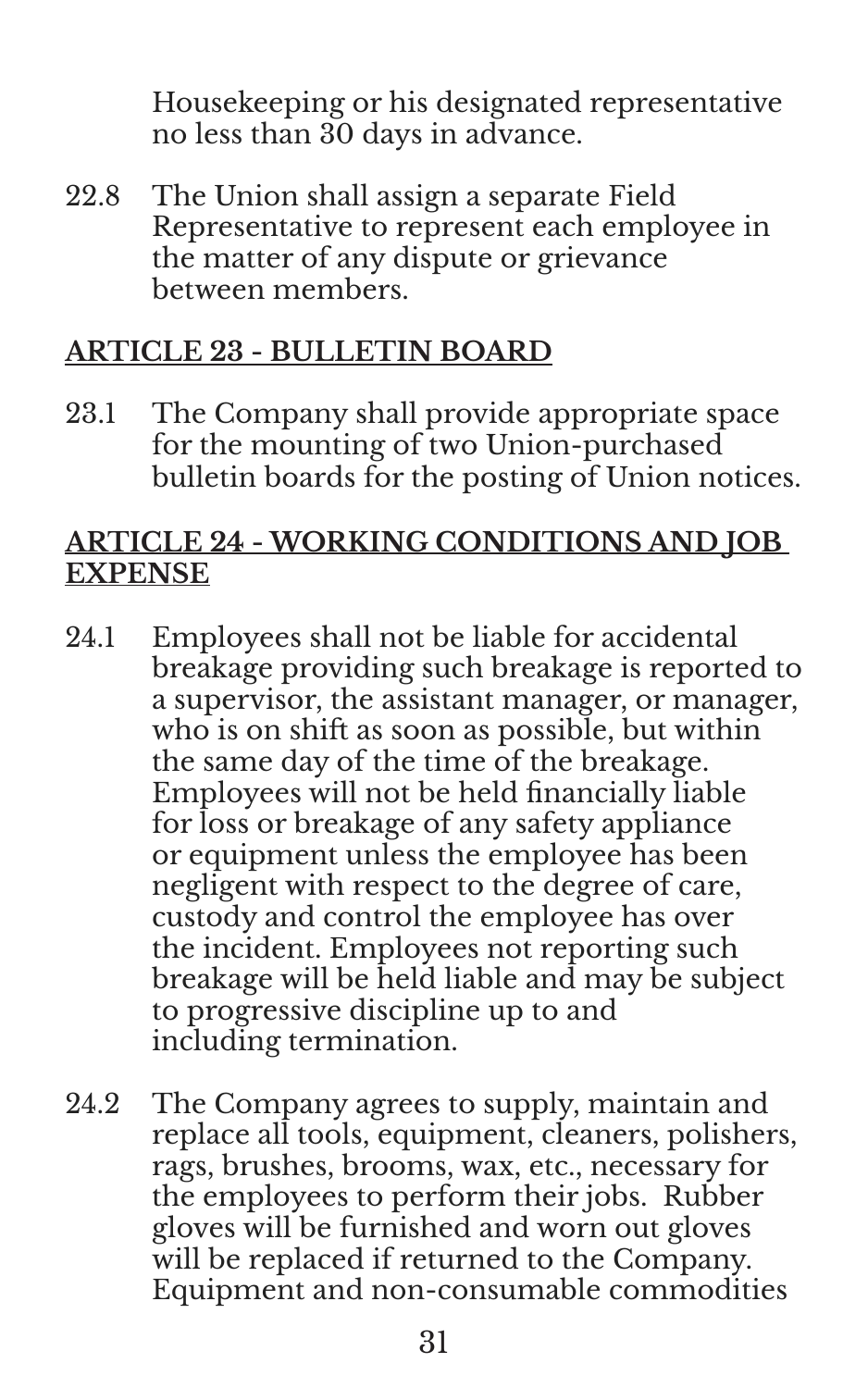checked out to an employee, and not returned at the conclusion of the work shift, may subject the employee to disciplinary action,

- 24.3 Uniforms.
	- 24.3.1 The Company will provide the following uniform complement: 5 polo shirts, 1 sweater, 1 sweater as requested, 1 coat, 1 cold weather hat
	- 24.3.2 Additional pieces may be purchased from the Company at the Company's cost.
	- 24.3.3 The Company requires all employees in Company uniform to wear black pants, in a condition and manner acceptable to the Company.
	- 24.3.4. If the Company requires special overalls, special work shoes, foul weather gear, or other such extraordinary clothing for the employees, the Company shall furnish such clothing for the employees.
	- 24.3.5. An employee leaving the Company's employ shall return to the Company all uniform clothing that the Company has purchased. Employees who fail to return the Company's uniform goods shall have the value of the uniform goods deducted from their final paycheck.
	- 24.3.6 If an employee is unable to work within our standard Uniform administration hours of 6:00am to 3:00pm for all shifts due to extenuating circumstances,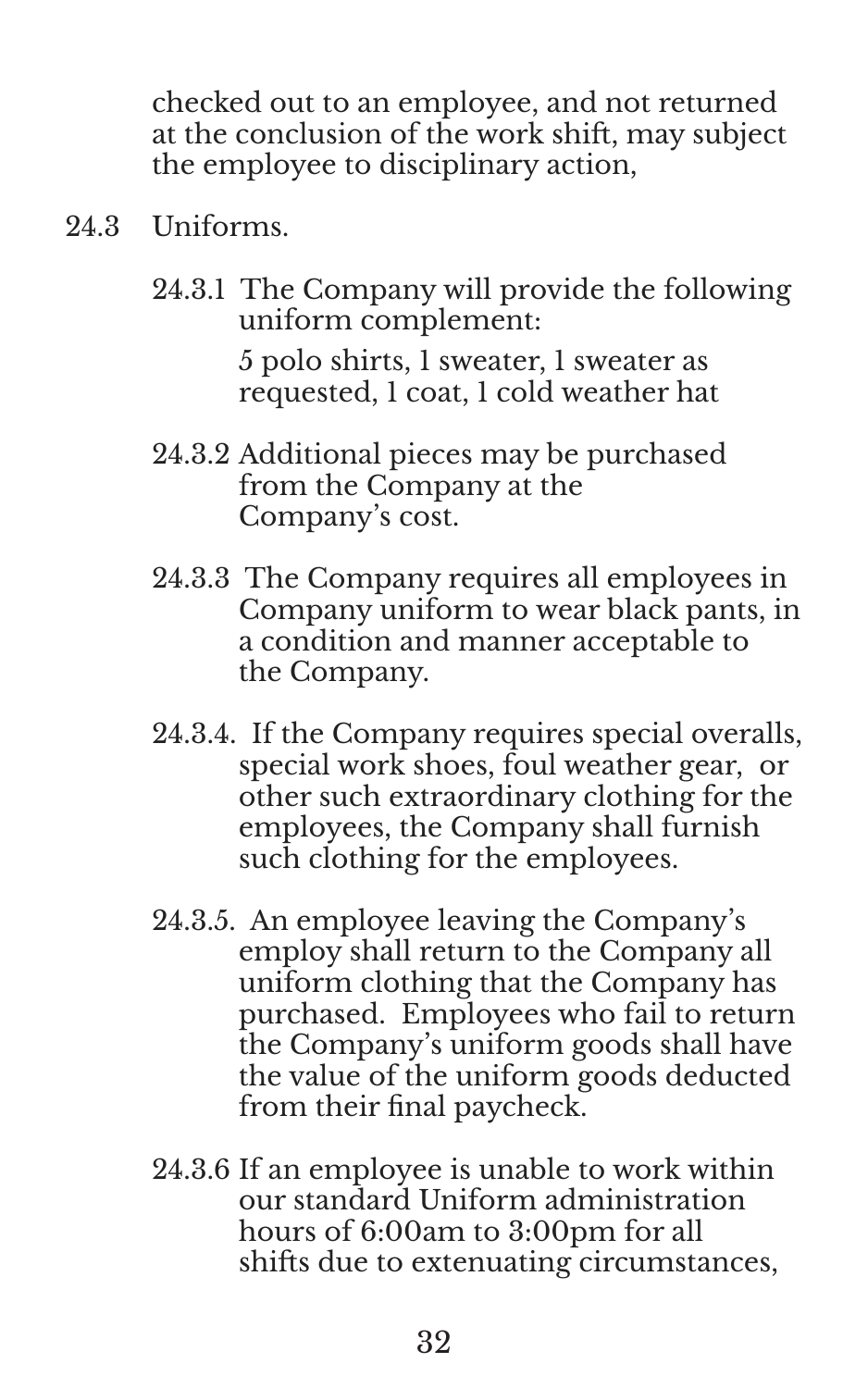the employee may place a request through the shift supervisor. Upon receipt of articles of uniforms in need of replacement by the Company and request received through the supervisor, the Company will place the articles of uniforms to be replaced in the care of the supervisory staff to be distributed by the shift supervisor to the employee for which request was made.

# **ARTICLE 25 - SAVINGS CLAUSE**

- 25.1 If, during the term of this Agreement, or during any renewal or extension of the same, any Federal or State law is enacted or interpreted by a competent body of law, or any rule or regulation is issued under any Federal or State law, which would make compliance by the Company, the Union, or the employee, with the terms, provisions or conditions of this Agreement a violation of any said laws, rules, or regulations, then such terms, provisions or conditions shall become inoperative and have no effect from the effective date of such decision, enactment, or interpretation regarding such law, rule or regulation. The remainder of this Agreement not in conflict with any of said laws, rules or regulations shall continue in full force and effect. In the event that any part of this Agreement is declared illegal and thus inoperative, the Company and the Union shall enter into collective bargaining negotiations in a timely manner for the purpose of arriving at mutually satisfactory replacement for such part or portion declared illegal.
- 25.2 No addition to, alteration, modification or waiver of any term, condition or restriction in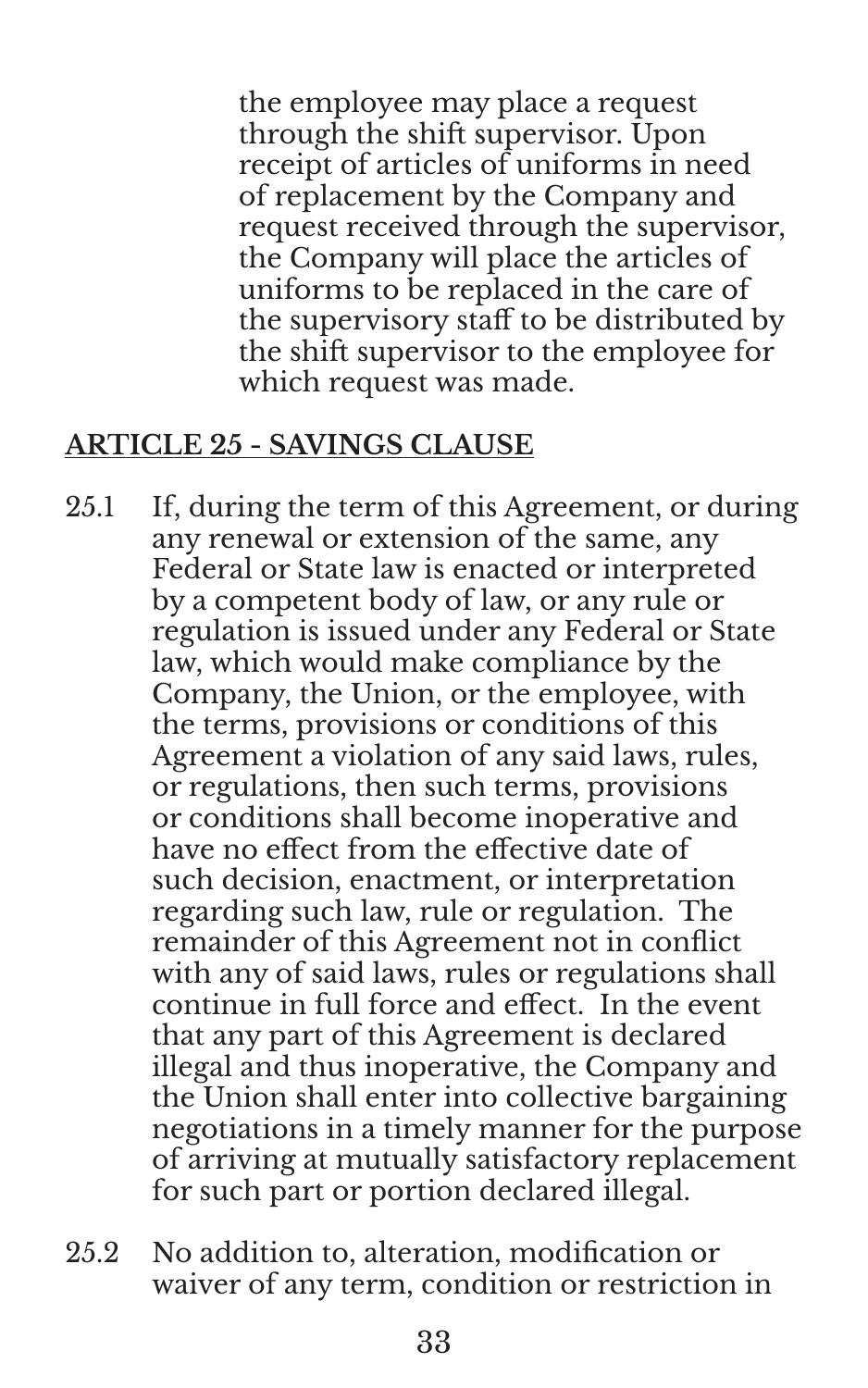this Agreement shall be binding unless made in writing and signed by the Company and the Union.

# **ARTICLE 26 - WAGES AND SHIFT DIFFERENTIAL**

- 26.1 Wage Rates and Fringe Benefits.
	- 26.1.1 Wage Rates and Fringe Benefits Rates are determined by the published Prevailing Wage Schedule that is set by the Office of Human Resources for the Custodian Classification. ASM Global shall not be liable for any compensation other than that of the published Prevailing Wage Schedule.
- 26.2 Shift Differential.
	- 26.2.1 Shift Differential hours and rates are determined by the published Prevailing Wage Schedule that is set by the Office of Human Resources for the Custodian Classification. ASM Global shall not be liable for any compensation other than that of the published Prevailing Wage Schedule.
- 26.3 There shall be no pyramiding of shift differential and shift differential, nor of overtime and shift differential.
- 26.4 The parties agree to provide a joint training for all bargaining unit employees regarding Prevailing Wage with an explanation of how it affects take-home pay as necessary. The parties further agree that the Company shall provide quarterly paycheck explanations to each bargaining unit employee, to be distributed in a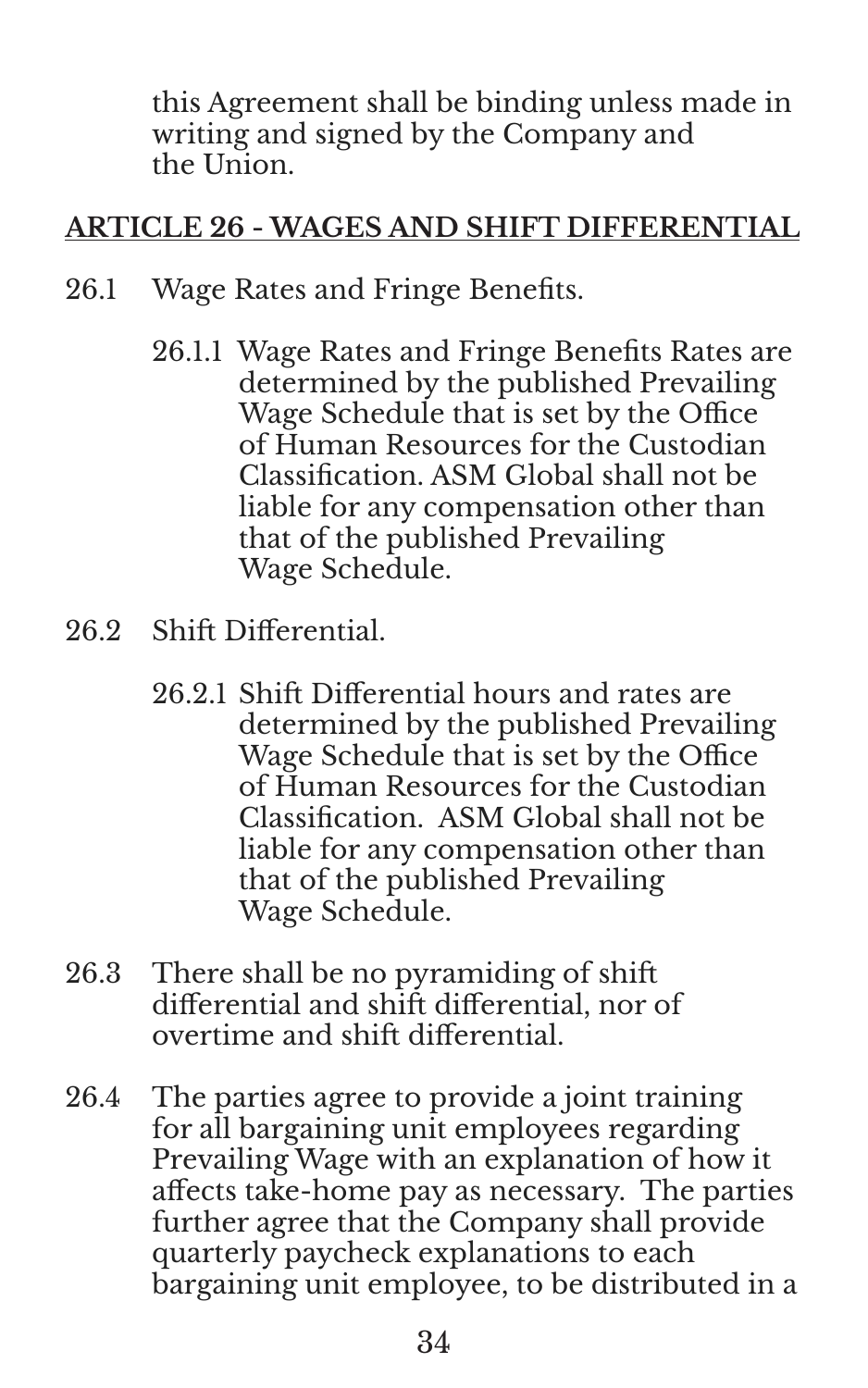separate envelope at the same time as a paycheck.

#### **ARTICLE 27 - MANAGEMENT RIGHTS**

- 27.1 It is recognized that the management, operation and administration of the Center, and the scheduling and direction of the work force, are the functions and responsibilities, and are in the sole discretion of, the Company.
- 27.2 The Company retains the right to formulate and put into effect, from time to time and at the discretion of the Company, such rules and regulations as it deems necessary for the conduct and management of the business of the Company and the Colorado Convention Center, including, but not limited to, operation of events, means and methods, and general and specific administration. The Company further retains the right to put into effect such reasonable rules and regulations as are applicable to employee issues. Changes, additions, or deletions to policies will be posted on an employee bulletin board for fourteen (14) calendar days prior to implementation and shall be provided to the Union representative within one (1) day of when local management learns of the change.
	- 27.2.1 Article 27.2 notwithstanding, the Company agrees that any new rules, rule changes, or rule deletions formulated and put into effect shall not conflict with the terms and conditions of this Agreement, to the extent such rules, changes or deletions apply to the bargaining unit employees.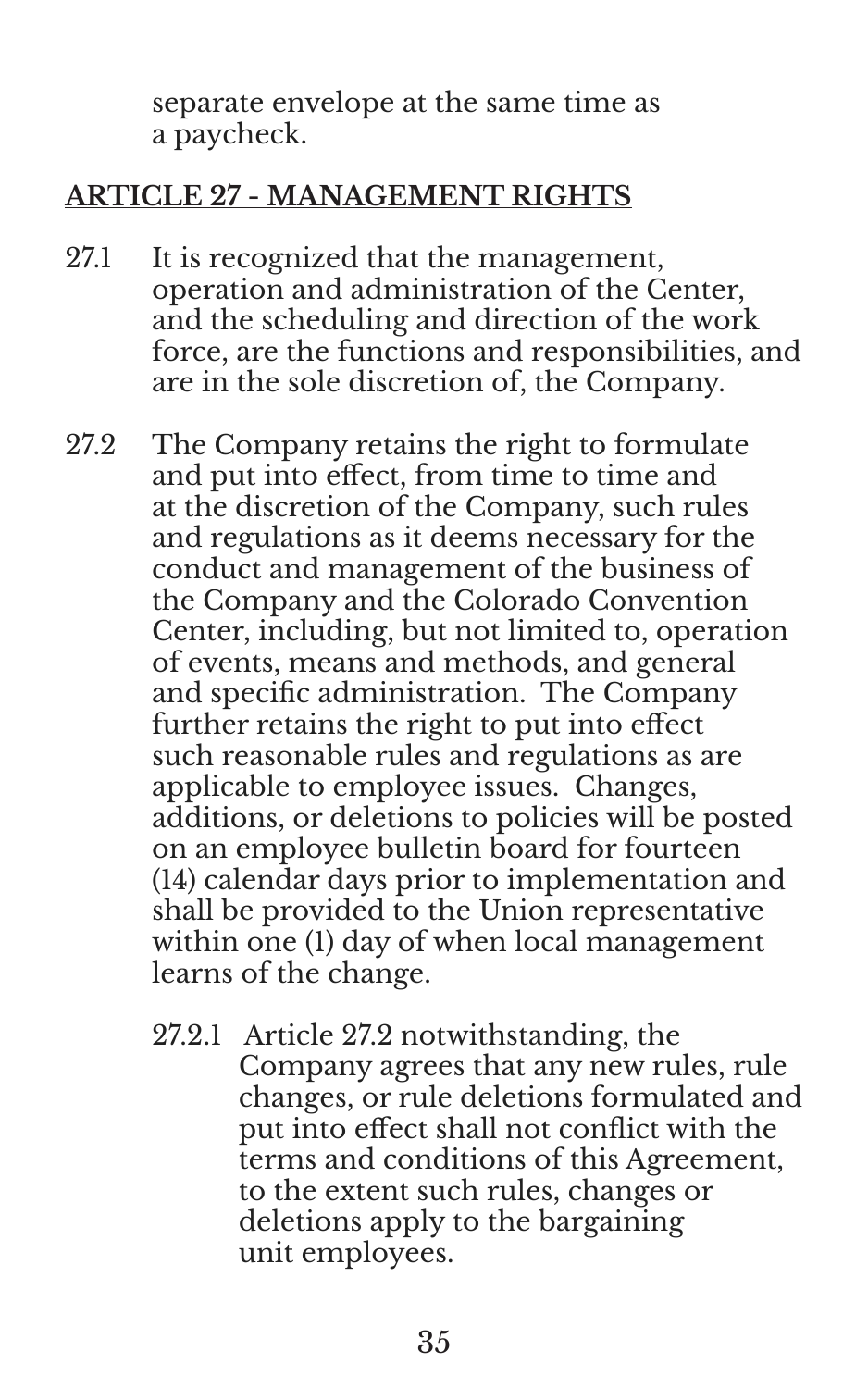- 27.3 The Union agrees that adherence to all rules, regulations and policies of the Company is a condition of employment by the Company, and employees will be subject to discipline, up to and including termination, for violations of such rules, regulations and policies, or other just cause.
- 27.4 The Company retains the right to carry out the ordinary and customary functions of management whether or not possessed or exercised by the Company prior to the execution of this Agreement. The Company reaffirms its position to be in compliance with all rules, regulations and policies of the Company.
- 27.5 The Company retains the right to use outside labor resources as our events require, however it is understood that the Company will make every reasonable effort to offer all straight time hours to bargaining unit members first.

# **ARTICLE 28 - MISCELLANEOUS**

- 28.1 Construction. Except as otherwise defined herein, all terms used in this Agreement shall be construed as having the meanings ordinarily given them in the convention and trade show industry.
- 28.2 Headings. All headings herein are inserted only for convenience and ease of reference and are not to be considered in the construction or interpretation of any provision of this Agreement.
- 28.3 Governing law. This Agreement shall be deemed to have been made and shall be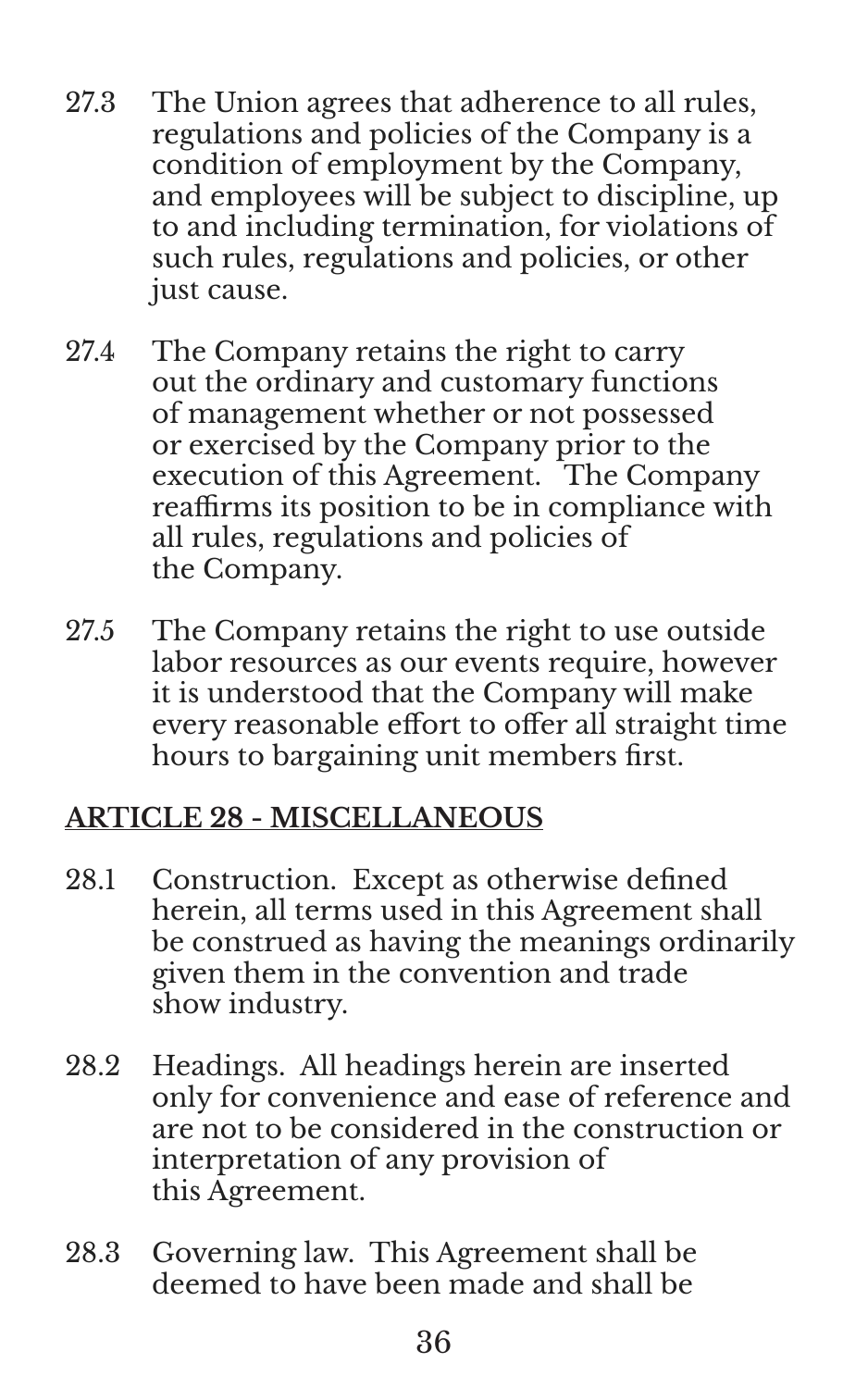construed and interpreted in accordance with the laws of the State of Colorado.

- 28.4 No assignment. This Agreement is a personal service contract and all rights hereunder shall not be assignable by either party hereto.
- 28.5 Employee parking. Employee parking is a benefit extended to Full-time employees. Parking shall be provided, administered and enforced in strict compliance with Company policies. Employee parking is not available for Probationary employees.
- 28.6 Regular meetings. The Company and the Union agree that there shall be a Labor-Management Committee consisting of a Union representative, the Union stewards on site, and on shift, the Department Manager, and the Director of Operations, and not more than three (3) individuals from each party, whom shall meet at least quarterly for the purpose of discussing matters of mutual concern. Committee members shall be designated, in writing, by each part to the other. Meetings will be held at mutually agreeable times and places so as to apprise the other of problems and concerns related to the operations and the work force, all with the aim of promoting better understanding between the parties. Grievances, personnel actions, or other matters that bear the duty of any party to bargain shall not be subject for discussion. Meetings will be held within fifteen (15) days after either party so request, but no more than one (1) time each month. A written agenda shall be established for each meeting. Such meetings shall not be constructed as opening the agreement for negotiations, nor shall any subject matter at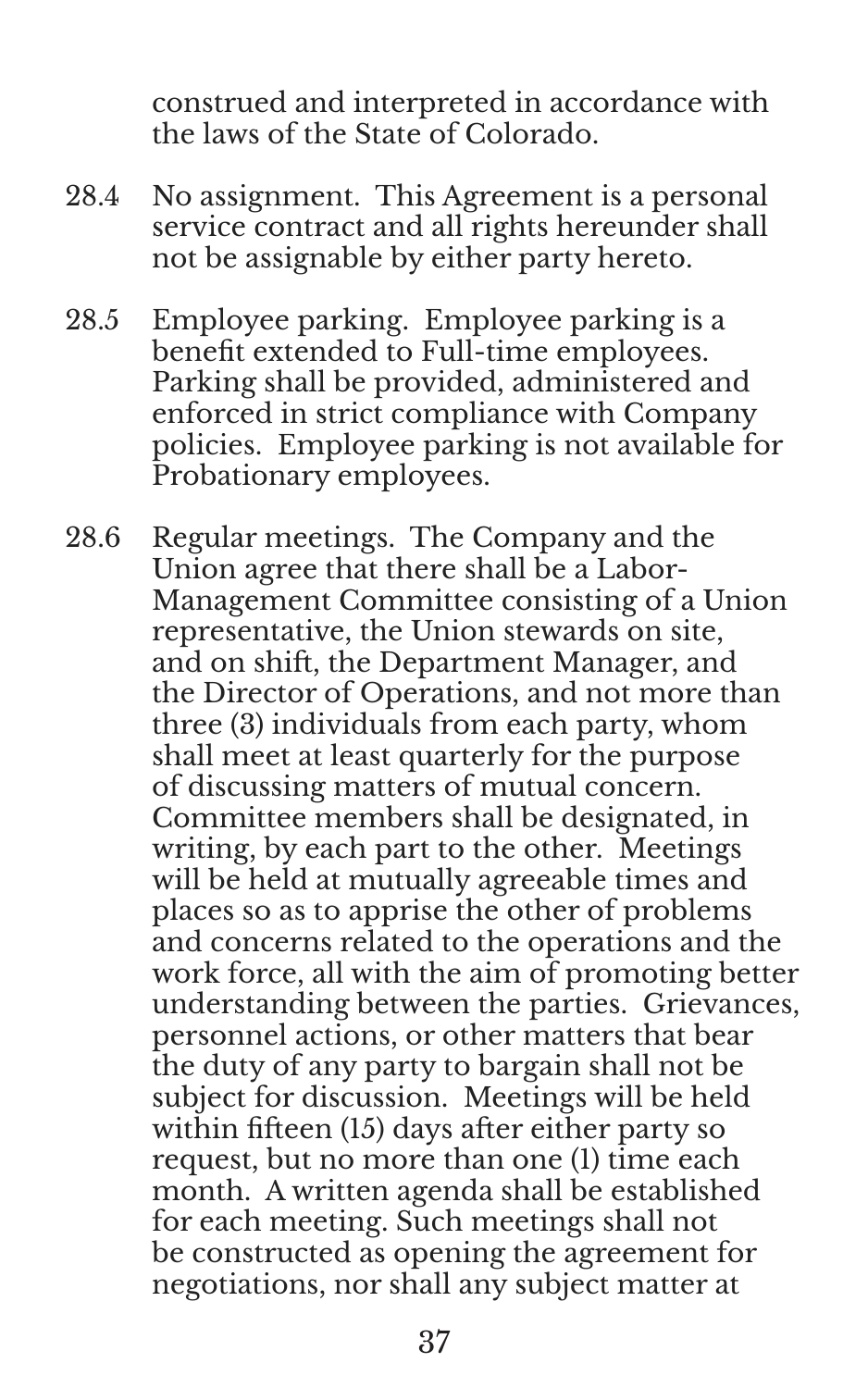the meetings constitute a step in the grievance procedure. Union stewards not on shift may attend the monthly meetings, but shall not be compensated for their respective attendance. All employees may attend the regular meetings and shall not be compensated for their respective attendance.

- 28.7 Scope of the Agreement. The parties hereto acknowledge that this Agreement embodies the complete and final understanding reached by the parties as to wages, hours, working conditions, benefits, and all other terms and conditions of employment covered by this Agreement.
- 28.8 Effect of the Agreement. This Agreement constitutes the understandings and agreements between the parties with respect to the employment of housekeepers created herein. This Agreement is intended for the mutual benefit of the Company and the Union and the bargaining unit, and no others. At no time during the term of this Agreement shall the Company, the Union, or any employee have the right to assert that there is any "past practice" in place from any other or previous contract or agreement to which the Union or the employees have been party for services at the Colorado Convention Center.
- 28.9 The parties acknowledge and agree that the term 'written authorization' as provided in this Agreement includes authorizations create and maintained by use of electronic records and electronic signatures consistent with state and federal law. The Union, therefore, may use electronic records to verify union membership, authorization for voluntary deduction of union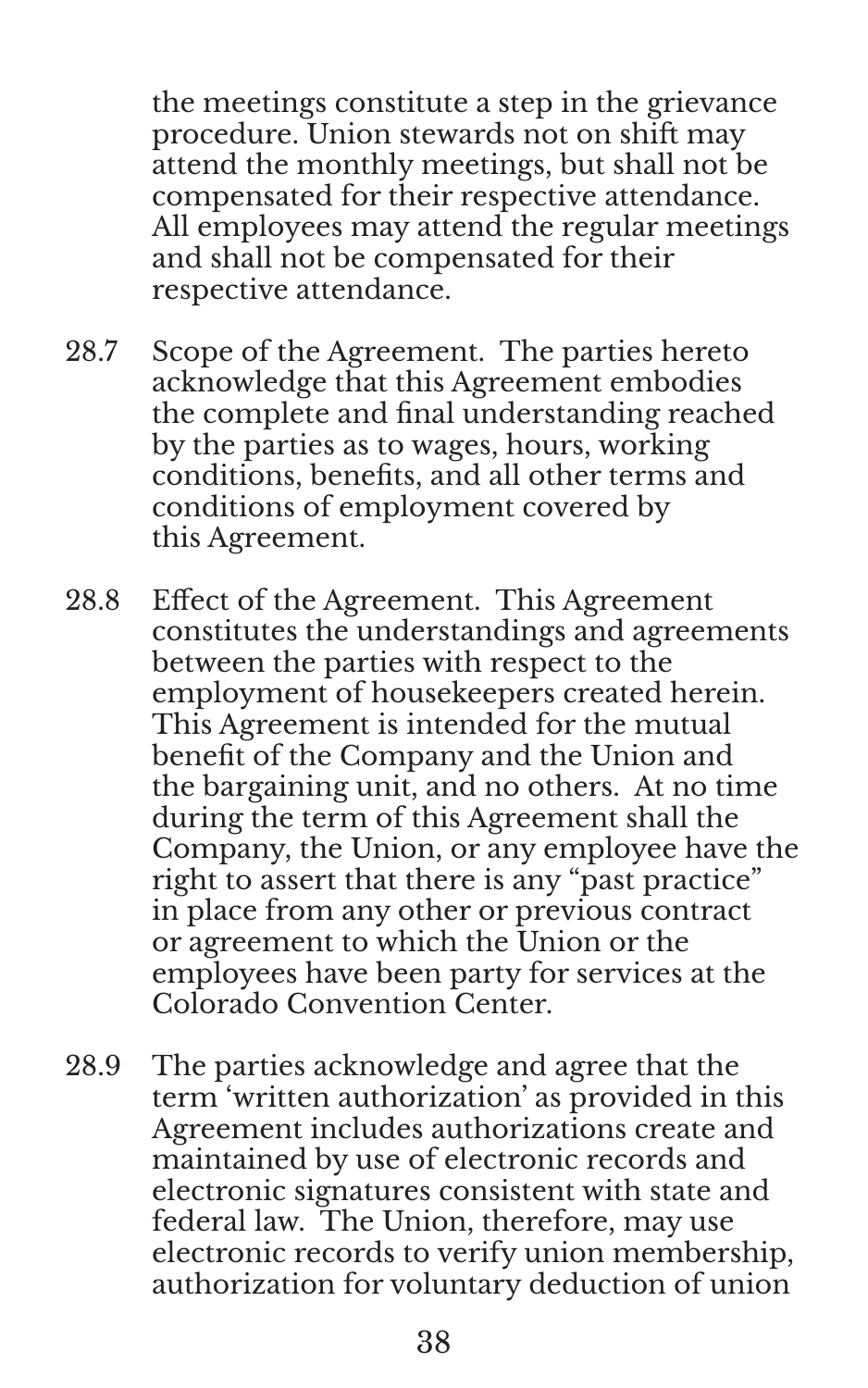dues and fees from wages or payments for remittance to the Union, and authorization for voluntary deductions from wages or payment for remittance to COPE Funds, subject to the requirement of state and federal law. The Company shall accept confirmations from the Union that the Union possesses electronic records of such membership and give full force and effect to such authorizations as 'written authorization' for purposes of this Agreement.

### **ARTICLE 29 - TERM OF THE AGREEMENT**

- 29.1 This Agreement shall be in force and effective from the date of the signing of the Agreement, until December 31, 2023, 11:59 p.m.
- 29.2 The Union shall notify the Company no earlier than ninety (90) days, or no later than fortyfive (45) days prior to December 31, 2023, of the Union's intent to bargain collectively for all terms of this Agreement.

# **ARTICLE 30 - ORIGINAL AGREEMENT**

30.1 A signed copy of this executed Agreement shall be considered an original.

Agreed to this 8th day of November, 2021.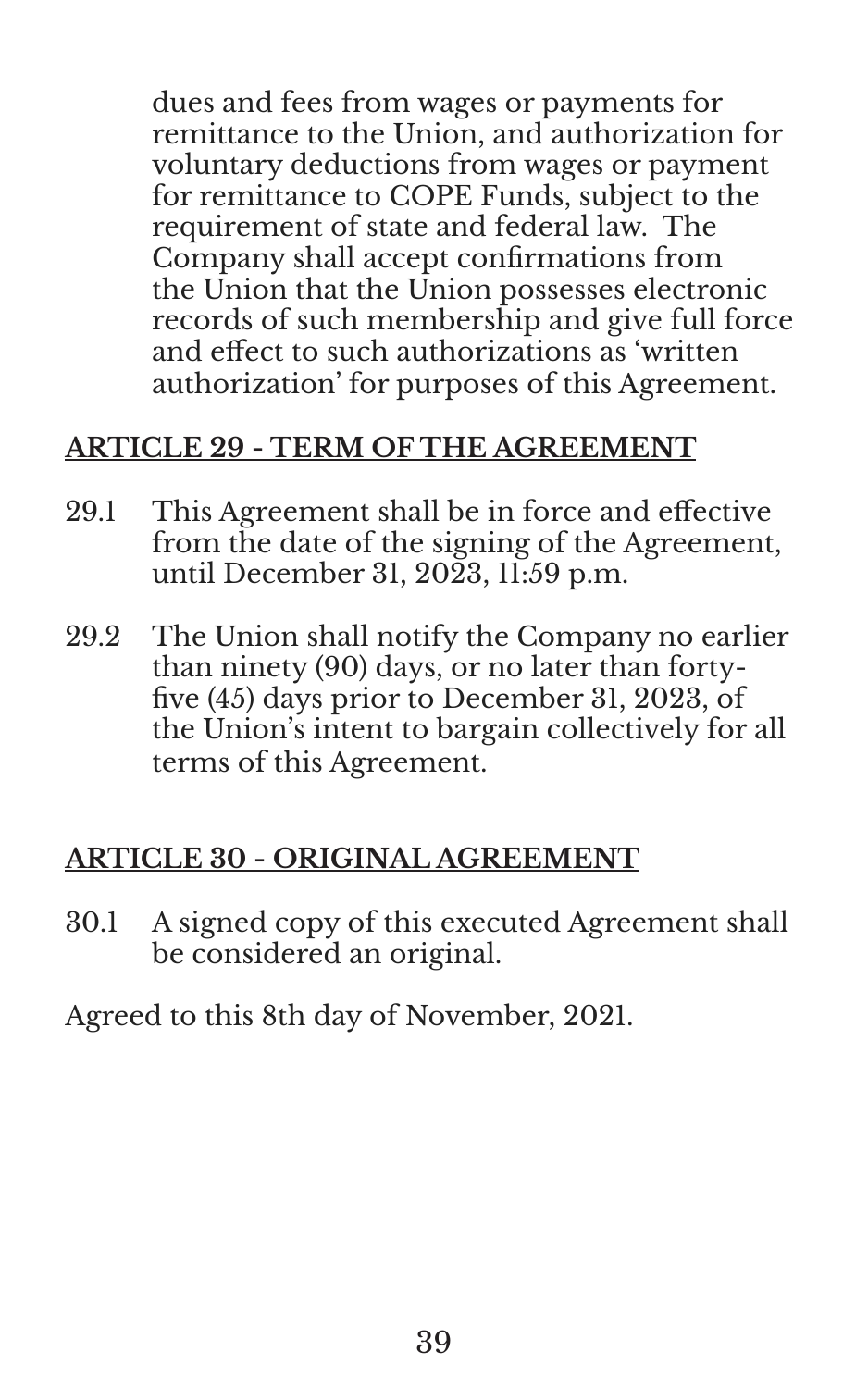#### **MEMORANDUM OF UNDERSTANDING** BETWEEN SEIU LOCAL 105 and ASM GLOBAL HOUSEKEEPERS AT COLORADO CONVENTION CENTER

The purpose of this MOU is to document the agreement between the Company and the Union regarding employees laid off effective April 30, 2020 as a result of the COVID pandemic.

The parties being ASM Global (the Company) and Service Employees International Union Local 105 (the Union) agree as follows:

The Company will agree to extend recall rights and recognize seniority until such time as the fifty (50) full-time positions are filled as agreed to in Article 7.1.2 for said employees whose separation was initiated by the company due to the COVID-19 pandemic on April 30, 2020 ; No seniority shall accumulate after April 30, 2021 for any laid off employee.

Any employees recalled will be done so in accordance with Article 8.5 and in order of seniority at the time of the layoff notification; no additional extension or offer will occur after initial offer of recall to said employee. Any employees offered recall are subject to the satisfactory completion of re-hire paperwork, orientation, training, and all other reasonable preemployment requirements requested by ASM Global; including compliance with the public health order issued on August 2, 2021 requiring employees to be fully vaccinated in order to work for ASM Global at the Center.

Any employees offered recall must be able to report to work on the date and time specified in the recall notice and must provide a vaccination card with dates of inoculation prior to specified report to work date